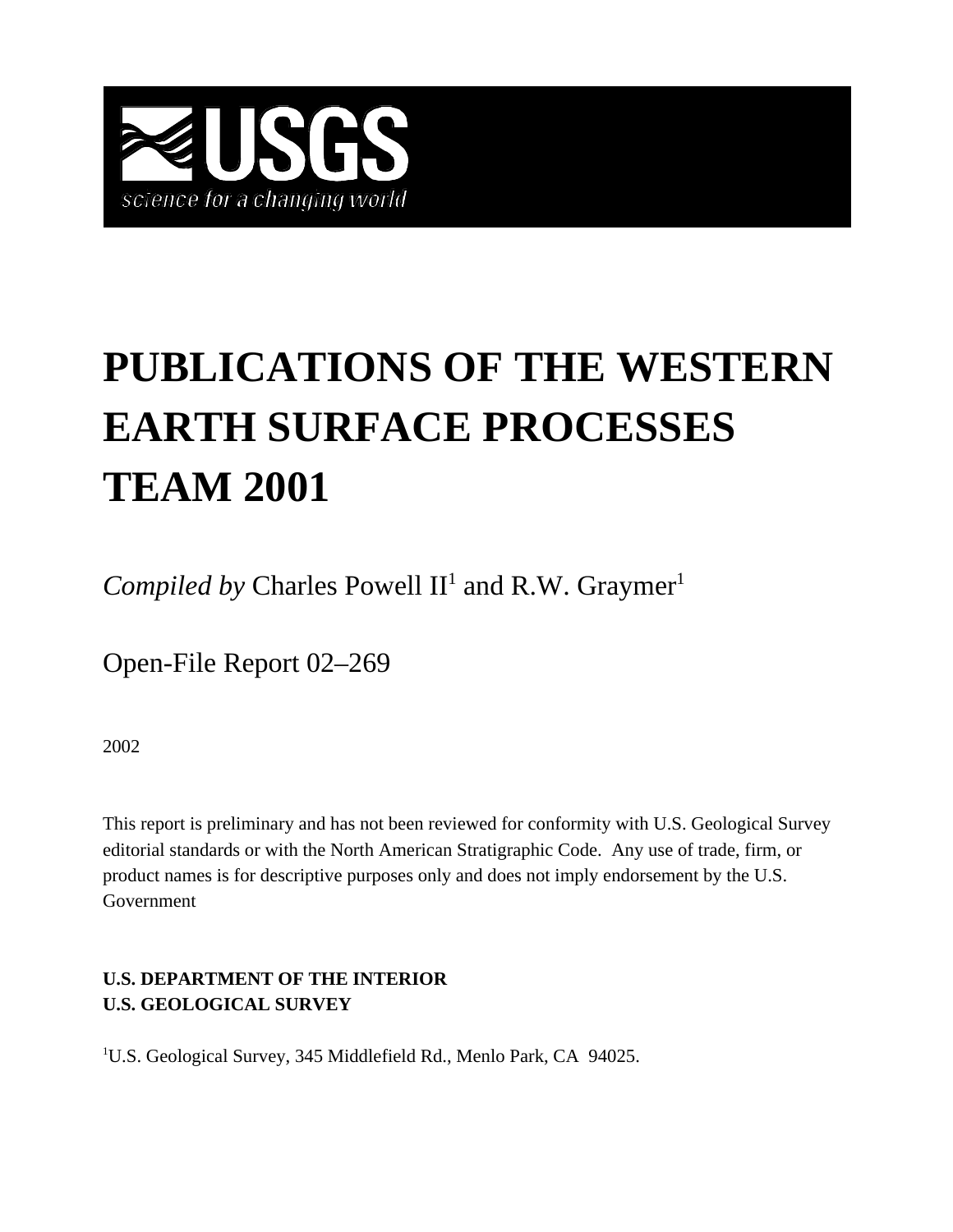### **INTRODUCTION**

The Western Earth Surface Processes Team (WESPT) of the U.S. Geological Survey (USGS) conducts geologic mapping and related topical earth science studies in the western United States. This work is focused on areas where modern geologic maps and associated earth-science data are needed to address key societal and environmental issues such as ground-water quality, landslides and other potential geologic hazards, and land-use decisions. Areas of primary emphasis in 2001 included southern California, the San Francisco Bay region, the Pacific Northwest, and the Las Vegas urban corridor. The team has its headquarters in Menlo Park, California, and maintains smaller field offices at several other locations in the western United States.

The results of research conducted by the WESPT are released to the public as a variety of databases, maps, text reports, and abstracts, both through the internal publication system of the USGS and in diverse external publications such as scientific journals and books. This report lists publications of the WESPT released in 2001 as well as additional 1999 and 2000 publications that were not included in the previous list (USGS Open-file Report 00-215 and USGS Open-file Report 01-198). Most of the publications listed were authored or coauthored by WESPT staff. The list also includes some publications authored by non-USGS cooperators with the WESPT, as well as some authored by USGS staff outside the WESPT in cooperation with WESPT projects.

Several of the publications listed are available on the World Wide Web; for these, URL addresses are provided. Many of these web publications are USGS open-file reports that contain large digital databases of geologic map and related information.

Information on ordering USGS publications can be found on the World Wide Web at [http://www.nmd.usgs.gov/esic/to\\_order.html,](http://www.nmd.usgs.gov/esic/to_order.html) or by calling 1-800-HELP-MAP. The U.S. Geological Survey's web server for geologic information in the western United States is located at [http://geology.wr.usgs.gov.](http://geology.wr.usgs.gov/) More information is available about the WESPT is available on-line at [http://geology.wr.usgs.gov/wgmt.](http://geology.wr.usgs.gov/wgmt/)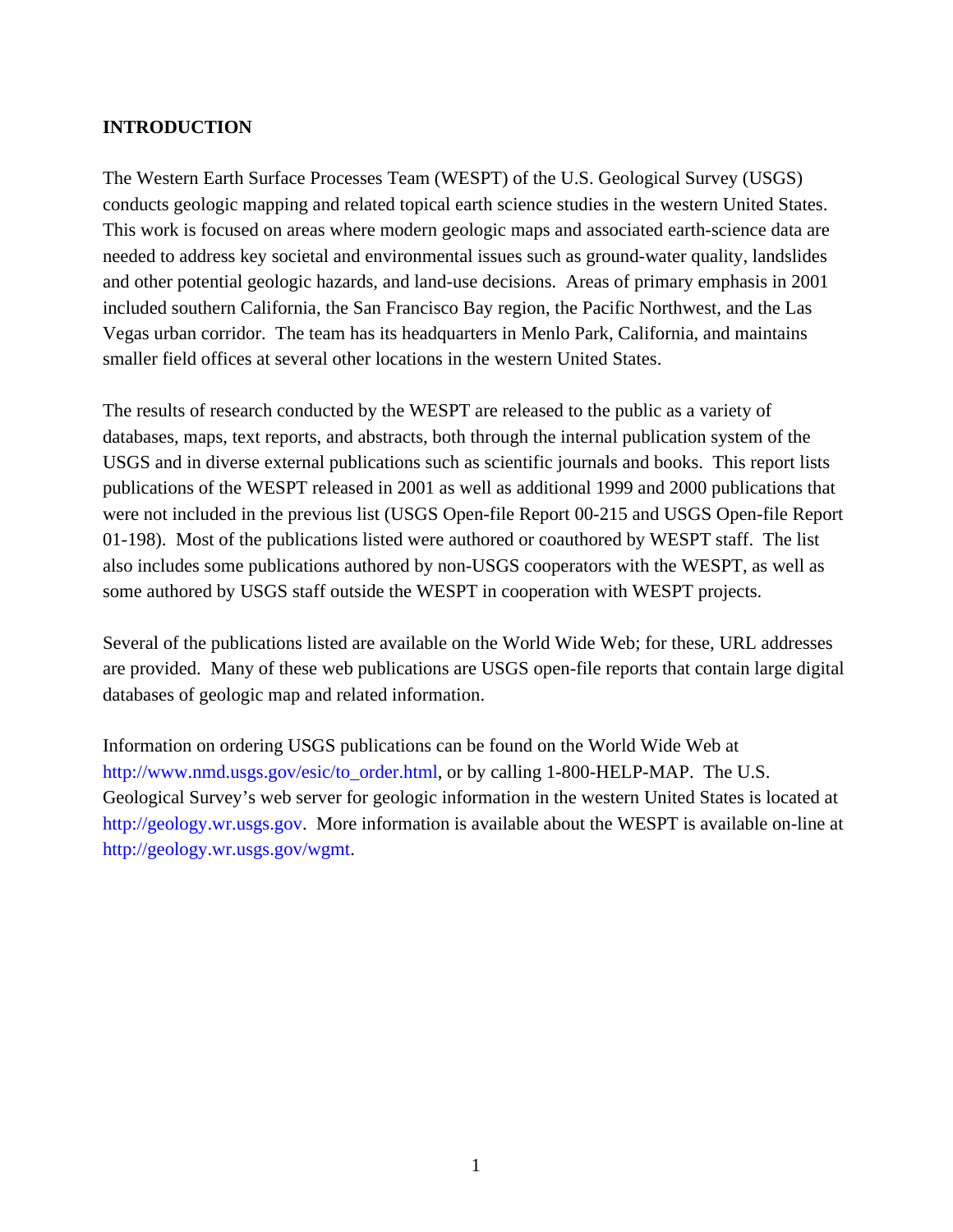#### **ADDITIONAL 1999 PUBLICATIONS**

- Fridrich, C.J., Minor, S.A., Ryder, P.L., Slate, J.L., Warren, RG., Hildenbrand, T.G., Sawyer, D.A., Orkild, P.P., 1999, Geologic map of the Oasis Valley Basin and vicinity, Nye County, Nevada: U.S. Geological Survey Open-file Report 99-533B, 43 p.
- Greninger, M.L., Klemperer, S. L., Nokleberg, W.J., Aitken, D.S., Bennett, B.S., Brennan, K.L., Buhmann, R.W., Byalobzhesky, S.G., Gordey, S.P., Hansen, R. A., Hearn, P.P., Jr., Hildenbrand, T.G., Hittelman, A.M., Journeay, J.M., Khanchuk, A.I., Khlebnikov, B., Mathieux, D.P., Monger, J.W.H., Natalin, B.A., Parfenov, L.M., Saltus, R.W., Sandwell, D.T., Simkin, T., Ulmishek, G., Wilson, F.H., Diggles, M. F., 1999, Geographic information systems (GIS) compilation of geophysical, geologic, and tectonic data for the Circum-North Pacific: U.S. Geological Survey Open-file Report 99-0422, (1 CD disc), http://geopubs[.wr.usgs.gov/open-file/of99-422.](http://geopubs.wr.usgs.gov/open-file/of99-422/)
- Slate, J.L., Berry, M.E., Rowley, P.D., Fridrich, C.J., Morgan, K.S., Workman, J.B., Young, O.D., Dixon, G.L., Williams, V.S., McKee, E.H., Ponce, D.A., Hildenbrand, T.G., Swadley, W. C., Lundstrom, S.C., Ekren, E.B., Warren, R.G., Cole, J.C., Fleck, R.J., Lanphere, M.A., Sawyer, D.A., Grunwald, D.J., Laczniak, R.J., Menges, C.M., Yount, J.C., Jayko, A.S., 1999, Digital geologic map of the Nevada Test Site and vicinity, Nye, Lincoln, and Clark counties, Nevada, and Inyo County, California, revision 4: U.S. Geological Survey Openfile Report 99-554-A, scale 1:120,000.

### **ADDITIONAL 2000 PUBLICATIONS**

- Blakely, R.J., Langenheim, V.E., and Ponce, D.A., 2000, Summary of geophysical investigations of the Death Valley regional water-flow modeling project, Nevada and California: U.S. Geological Survey Open-file Report 00-189, 31 p., 2 plates. [http://geopubs.wr.usgs.gov/open-file/of00-189.](http://geopubs.wr.usgs.gov/open-file/of00-189/)
- Brocher, T.M., Blakely, R.J., Fisher, M.A., Wells, R.E., and Christensen, N.I., 2000, Evidence for the Tacoma fault in the Puget lowland, Washington: results from the 1998 seismic hazards investigation in Puget Sound (SHIPS) [abs.]: Eos, Transactions, American Geophysical Union, v. 81, no. 48, p. 871.
- Cox, B. F., and Hillhouse, J. W., 2000, Pliocene and Pleistocene evolution of the Mojave River, and associated tectonic development of the Transverse Ranges and Mojave Desert, based on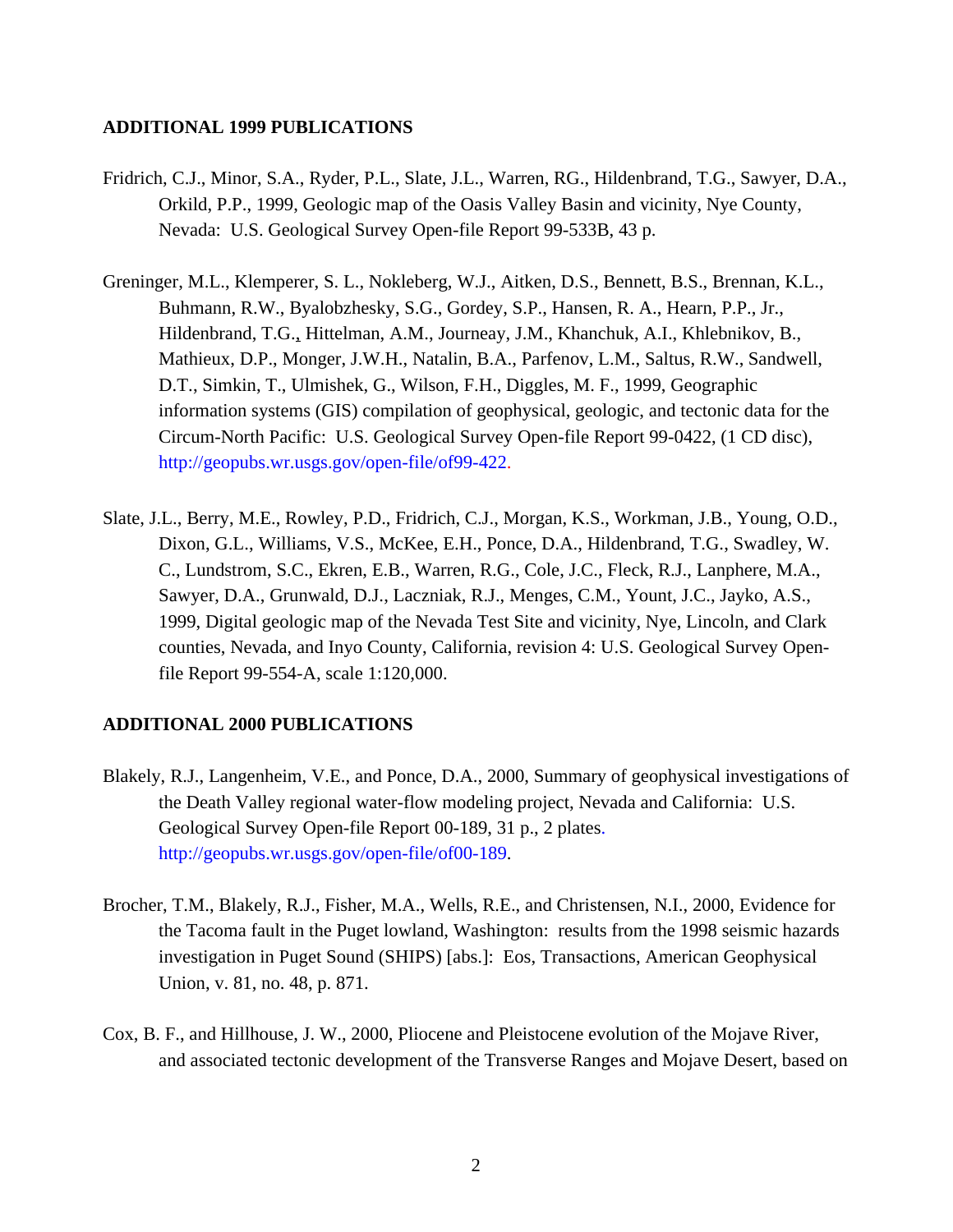borehole stratigraphy studies near Victorville, California: U.S. Geological Survey Openfile Report 00-147, 66 p.

- Fisher, M.A., Calvert, A.J., Parsons, T., Wells, R.E., Brocher, T.M., Weaver, C.S., and the SHIPS Working Group, 2000, Crustal structure from SHIPS seismic reflection data along a transect from the southern Puget lowland north to the San Juan Islands [abs.]: Eos, Transactions, American Geophysical Union, v. 81, no. 48, p. 878.
- Haeussler, P.J., Wells, R., Blakely, R.J., Murphy, J., and Wooden, J.L., 2000, Structure and timing of movement on the Seattle fault at Green and Gold Mountain, Kitsap Peninsula, Washington [abs.]: Geological Society of America Abstracts with Programs, v. 32, no. 7, p. A382.
- Haeussler, P.J., Bradley, D.C., Miller, M., and Wells, R., 2000, Life and death of the resurrection plate: evidence for an additional plate in the NE Pacific in Paleocene-Eocene time [abs.]: Geological Society of America Abstracts with Programs, v. 32, no. 7, p. A382.
- Kauahikaua, J., Hildenbrand, T., and Webring, M., 2000, Deep magmatic structures of Hawaiian volcanoes; imaged by three-dimensional gravity models: Geology, v. 28, no. 10, p. 883- 886.
- Mankinen, E.A., 2000, Review of book "Geomagnetism. (Research: Past and Present)" edited by W. Schröder: Earth Science History, v. 19, no. 2, p. 219-220.
- Matti, J.C., Morton, D.M., Cox, B.F., Carson, S.E., and Yetter, T. J., 2000, Geologic map of the Yucaipa 7.5' quadrangle, San Bernardino and Riverside counties, California, v. 1.0: U.S. Geological Survey Open-file Report 00-451, scale 1:24,000.
- Matti, J.C., Morton, D.M., Cox, B.F., and Kendrick, K.J., 2000, Geologic database of the Redlands 7.5' quadrangle, San Bernardino and Riverside counties, California, version 1.0: U.S. Geological Survey Open-file Report 00-452, scale 1:24,000.
- Nelson, A.R., Johnson, S.Y., Pezzopane, S.K., Wells, R.E., Kelsey, H.M., Sherrod, B.I., Koehler, R.D., III, Bradley, L-A., Bucknam, R.C., Laprade, W.T., Cox, J.W., and Narwold, C.F., 2000, Postglacial and late Holocene earthquakes on the Toe Jam Strand of the Seattle fault, Bainbridge Island, Washington [abs.]: Geological Society of America Abstracts with Programs, v. 32, no. 6, p. A58.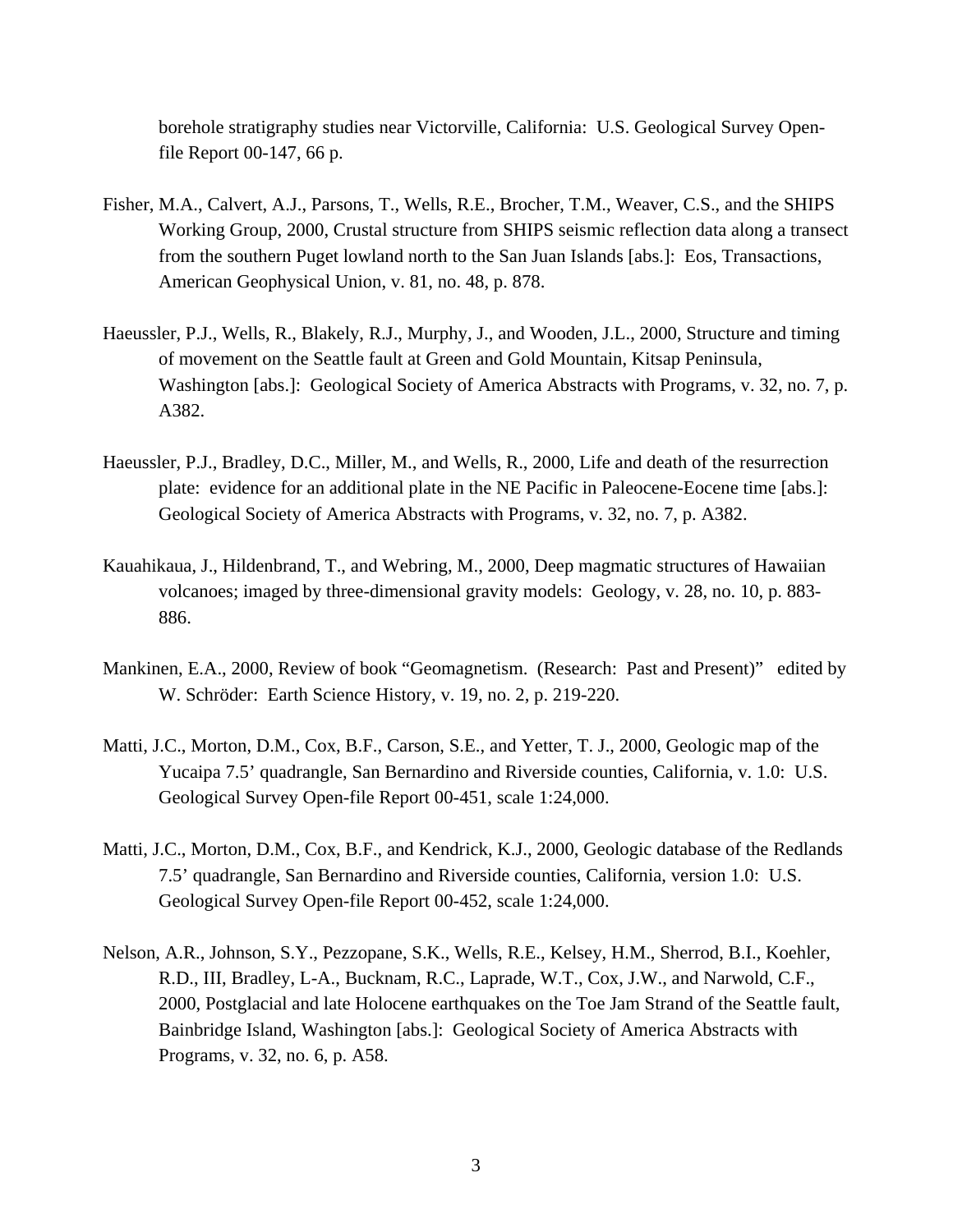#### **2001 PUBLICATIONS**

- Aiello, I.W. and Hagstrum, J.T., 2001, Paleomegnetism and paleogeography of Jurassic radiolarian cherts from the northern Apennines of Italy: Geological Society of America Bulletin, v. 113, no. 4, p. 469-481.
- Barron, J.A., and Isaacs, C.M., 2001, Updated chronostratigraphic framework for the California Miocene, chapter 22 *of* Isaacs, C.M., and Rullkötter, J., eds., The Monterey Formation from rocks to molecules: New York, Columbia University Press, p. 393-395.
- Bedford, D.R., 2001, Characterization of granitic alluvial faunas in the Kelso area, east Mojave Desert, California [abs.], *in* Reynolds, R.E., ed., The changing face of the east Mojave Desert: California State University, Desert Studies Consortium, p. 69-70.
- Billingsley, G. H., 2001, Erosion of the Grand Canyon, *in* Mathez, E.A., ed., Earth: inside and out, section four, how do scientists read the rocks? The New Press, New York, American Museum of Natural History Book, p. 118-123.
- Billingsley, G.H., and Hampton, H.M., 2001, Geologic map of the House Rock Springs quadrangle, Cocconino County, Arizona: U.S. Geological Survey Miscellaneous Field Studies MF– 2367, 17 p., scale 1:24,000, [http://geopubs.wr.usgs.gov/map-mf/mf2367](http://geopubs.wr.usgs.gov/map-mf/mf2367/)/.
- Billingsley, G.H., and Wellmeyer, J.L., 2001, Geologic map of the Cane quadrangle, Coconino County, northern Arizona: U.S. Geological Survey Miscellaneous Field Studies MF–2366, 14 p., scale 1:24,000, [http://geopubs.wr.usgs.gov/map-mf/mf2366](http://geopubs.wr.usgs.gov/map-mf/mf2366/)/.
- Billingsley, G.H., Hamblin, K.W., Wellmeyer, J.L., and Welch, S., 2001, Geologic map of part of the Uinkaret Volcanic Field, Mohave County, northwestern Arizona: U.S. Geological Survey Miscellaneous Field Studies MF–2368, 34 p., scale 1:31,680, [http://geopubs.wr.usgs.gov/map-mf/mf2368](http://geopubs.wr.usgs.gov/map-mf/mf2368/)/.
- Billingsley, G.H., Wellmeyer, J.L., and Block, D.L., 2001, Geologic map of the House Rock quadrangle, Coconino County, northern Arizona: U.S. Geological Survey Miscellaneous Field Studies MF–2364, 17 p., scale 1:24,000, [http://geopubs.wr.usgs.gov/map-mf/mf2364](http://geopubs.wr.usgs.gov/map-mf/mf2364/)/.
- Bird, K.J., 2001, The National Petroleum Reserve-Alaska (NPRA) data archive: U.S. Geological Survey Fact Sheet FS-024-01, 2 p., [http://pubs.usgs.gov/factsheet/fs024-01](http://pubs.usgs.gov/factsheet/fs024-01/)/.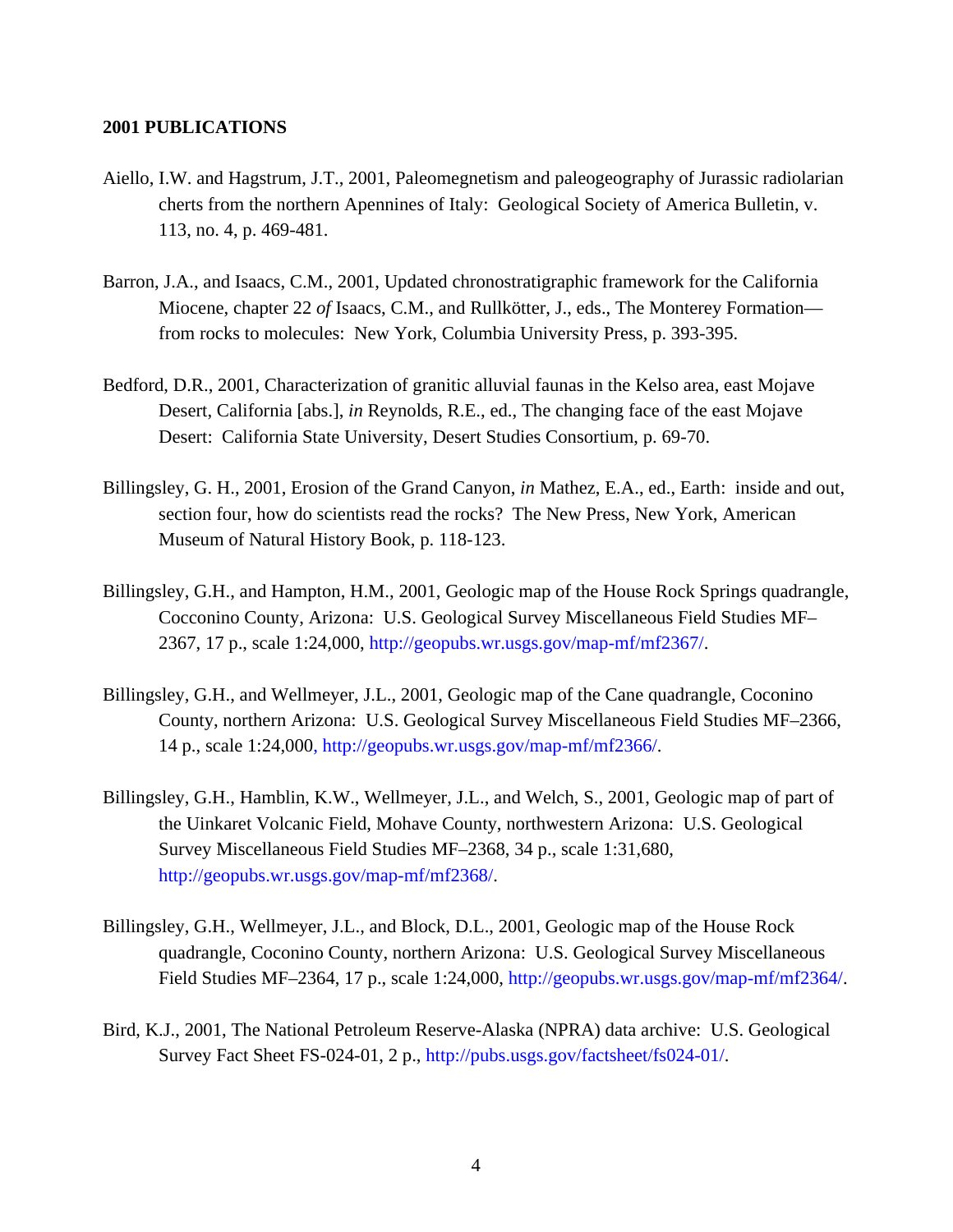- Bird, K. J., 2001, Framework geology, petroleum systems, and play concepts of the National Petroleum Reserve-Alaska, *in* D. W. Houseknecht, ed., NPRA Core Workshop; Petroleum Plays and Systems in the National Petroleum Reserve—Alaska: SEPM Core Workshop No. 21, p. 5-17.
- Bird, K.J., 2001, Petroleum potential of Arctic Alaska [abs.]: American Association of Petroleum Geologists Regional International Conference, St. Petersburg, Russia, Abstracts with Program, p. P1-P3.
- Bird, K.J., and Houseknecht, D.W., 2001, Arctic National Wildlife Refuge, 1002 Area, Petroleum Assessment, 1998 including economic analysis: U.S. Geological Survey Fact Sheet FS-028-01, 6 p., [http://greenwood.cr.usgs.gov/pubs/fact-sheets/fs-0028-01](http://greenwood.cr.usgs.gov/pubs/fact-sheets/fs-0028-01/)/.
- Bird, K.J., Kumar, N., Taylor, D.J., 2001, Seismic-based regional geologic transects across the National Petroleum Reserve-Alaska [abs.]: American Association of Petroleum Geologists annual meeting 2001: An energy odyssey, v. 10, p. A19.
- Blakely, R.J., Madin, I.P., Stephenson, W.J., and Popowski, T., 2001, The Canby-Molalla fault, Oregon [abs.]: Eos, Transactions, American Geophysical Union, v. 82, no. 47, p. F856.
- Blakely, R.J., and Howell, D., 2001, How humor can be a tool in science and scientific management [abs.]: Geological Society of America Abstracts with Program, v. 33, no. 6, p. A455.
- Blakely, R.J., and Ponce, D.A., 2001, Depth to basement map of the Death Valley groundwater model area, Nevada and California: U.S. Geological Survey Miscellaneous Field Studies Map MF-2381-E, scale 1:250,000.
- Blakely, R.J., Wells, R.E., Weaver, C.S., and Meagher, K.L., 2001, Cascadia earthquakes and forearc blocks: [abs.]. Seismological Research Letters, v. 72, no. 2, p. 238.
- Booth, D.B., Wells, R.E., Givler, R., DuRoss, C., Blakely, R.J., Meeks, E., Ebel, K., Fryer, J., Troost, K., Booth, R., Barnett, E., Crider, J., and Gregorie, P., 2001, Chimney damage patterns in the greater Seattle area from the Nisqually earthquake of February 28, 2001 [abs.]: Seismological Research Letters, v. 72, no. 2, p. 295.
- Brabb, E.E., and Prothero, D.R., 2001, Magnetic stratigraphy of the lower-middle Eocene Vacaville Shale (type Ulatisian Stage), Solano County, California [abs.]: Geological Society of America Abstracts with Program, v. 33, no. 3, p. A52.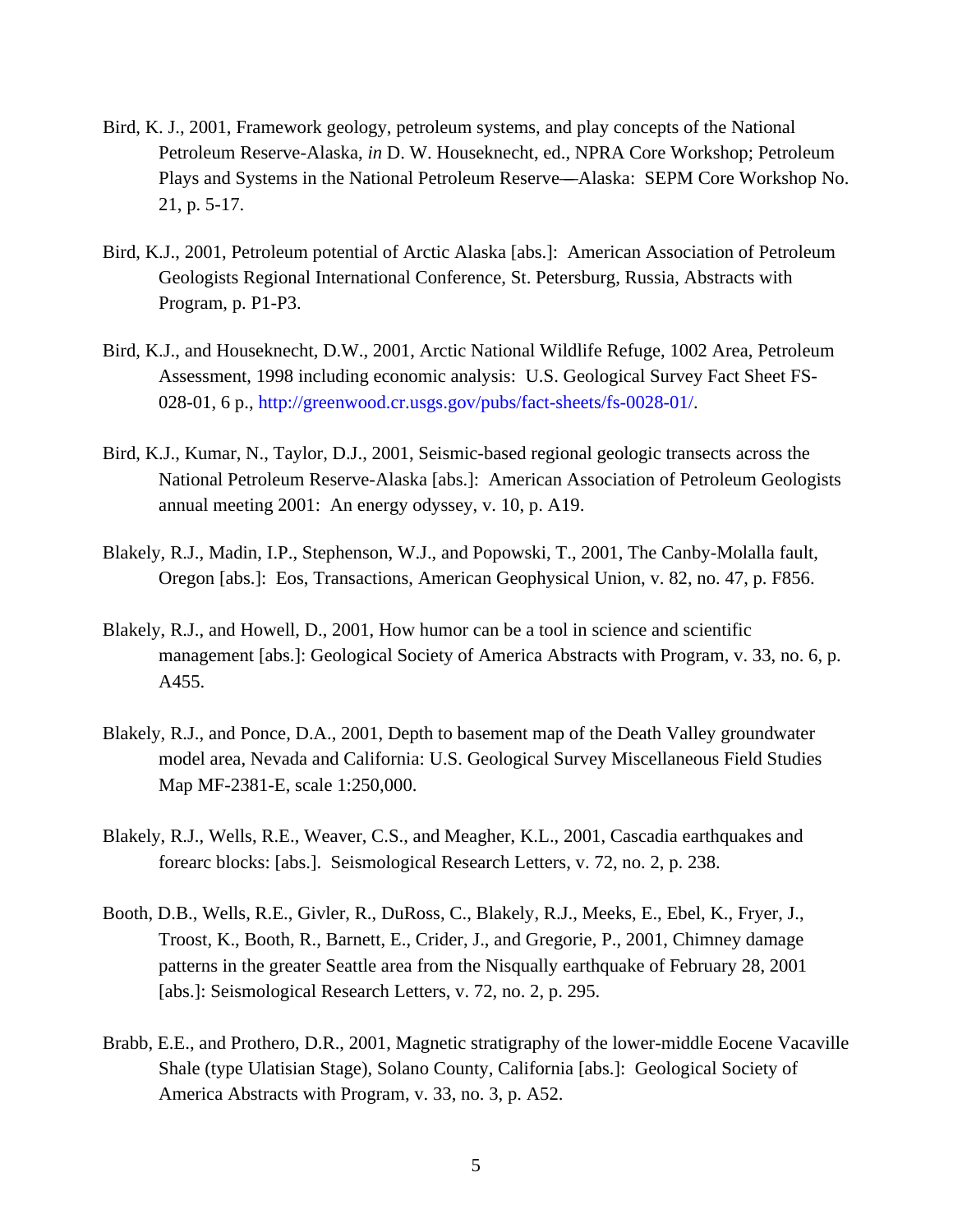- Brabb, E.E., Powell, II, C.L., and Brocher, T.M., 2001, Preliminary compilation of data from selected oil test wells in central California: U.S. Geological Survey Open-File Report 01- 152, 310 p., http://geopubs[.wr.usgs.gov/open-file/of01-15](http://geopubs.wr.usgs.gov/open-file/of01-152/)2/.
- Brocher, T.M., Parsons, T., Blakely, R.A., Christensen, N.I., Fisher, M.A., Wells, R.E., and the SHIPS Working Group, 2001, Upper crustal structure in Puget Lowland, Washington: results from the 1998 Seismic Hazards Investigation in Puget Sound: Journal of Geophysical Research, v. 106, no. 7, p. 13541-13564.
- Brocher, T.M., Parsons, T., Blakely, R.J., Wells, R.E., Fisher, M.A., and the SHIPS Working Group, 2001, New insights on crustal faults in the Puget lowland, Washington from the SHIPS, gravity, and aeromagnetic surveys [abs.]: Seismological Research Letters, v. 72, no. 2, p. 238.
- Chin, J.L., and Graymer, R.W., 2001, Regional setting, *in* Karl, H.A., Chin, J.L., Ueber, Edward, Stauffer, P.H., and Hendley, J.W., II, Beyond the Golden Gate—oceanography, geology, biology, and environmental issues in the Gulf of the Farallones: U.S. Geological Survey Circular 1198, p. 12-15.
- Ehman, K.D., Ponti, D.J., Clifton, H.E., Edwards, B.D., Fleck, R.J., Hillhouse, J.W., Mahan, S.A., McDougall, K., Powell, C.L., II, and Tinsley, J.C., III, 2001, Quaternary stratigraphy and hydrostratigraphy of the Long Beach area, southwest Los Angeles Basin, CA [abs.]: Geological Society of American Abstracts with Program, v. 33, no. 3, p. A77.
- Evarts, R.C., 2001, Geologic map of the Silver Lake quadrangle, Cowlitz County, Washington: U.S. Geological Survey Miscellaneous Field Studies MF–2371, 37 p., scale 1:24,000, [http://geopubs.wr.usgs.gov/map-mf/mf2371](http://geopubs.wr.usgs.gov/map-mf/mf2371/)/.
- Fitzgibbon, T.T., Phelps, G.A., and Jachens, R.C., 2001, GIS tools for the construction of 3D geologic models [abs.]: Geological Society of American Abstracts with Program, v. 33, no. 3, p. A40.
- Frankel, K.L., Jayko, A.S., and Glazner, A.F., 2001, Characteristics of Holocene fault scarp morphology, southern part of the central Death Valley fault zone, *in* Machette, M.N., Johnson, M.L., and Slate, J.L., eds., Quaternary and late Pliocene geology of the Death Valley region: Recent observations on tectonics, stratigraphy, and lake cycles (guidebook for the 2001 Pacific cell-Friends of the Pleistocene fieldtrip): U.S. Geological Survey Open-file Report 01-51, p. M205-M213.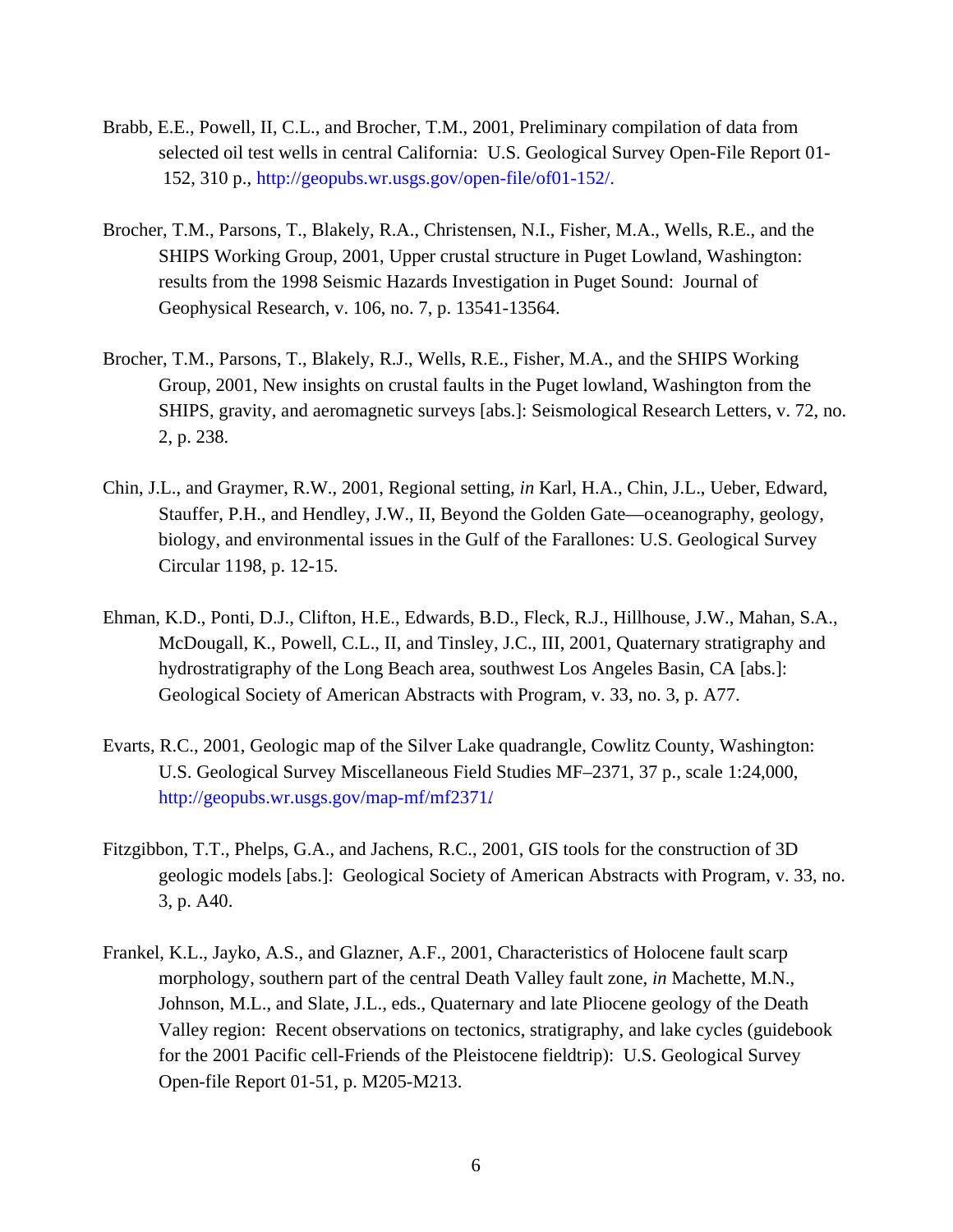- Fridrich, C.J., Blakely, R.J., Workman, J.B., Thompson, R.A., and Langenheim, V.E., 2001, Integrated geophysical and geologic mapping of the Death Valley region, California and Nevada [abs.]: Eos, Transactions, American Geophysical Union, v. 82, no. 47, p. F1235.
- Givler, R.W., and Wells, R.E., 2001, Shaded-relief and color shaded-relief maps of the Willamette Valley, Oregon: U.S. Geological Survey Open-File Report 01-294, scale 1:125,000 and 1:250,000, [http://geopubs.wr.usgs.gov/open-file/of01-294](http://geopubs.wr.usgs.gov/open-file/of01-294/)/.
- Glen, J.M.G., 2001, Regional faulting assoicated with the Alaska orocline [abs].: Eos, Transactions, American Geophysical Union, v. 82, no. 47, p. F1203.
- Graymer, R.W., 2001, A geologic excursion in the East San Francisco Bay area, *in* Stoffer, P.W., and Gordon, L.C., eds., Geology and natural history of the San Francisco Bay area; a fieldtrip guidebook: U.S. Geological Survey Bulletin 2188, p. 33-60.
- Haeussler, P.J., Bradley, D.C., and Wells, R., Rowley, D.B., Miller, M., Otterman, A., and Labay, K., 2001, Life and death of the Resurrection Plate: evidence for an additional plate in the NE Pacific in Paleocene-Eocene time [abs]: Eos, Transactions, American Geophyscial Union, v. 82, no. 47, p. 1118.
- Hagstrum, J.T., 2001, Large deep-ocean impacts, sea-floor hiatuses, and apparent short term sealevel changes [abs.]: Eos, Transactions, American Geophyscial Union, v. 82, no. 47, p. F694-F695.
- Hereford, R. and Webb, R.H., 2001, Climate variation since 1900 in the Mojave Desert region affects geomorphic processes and raises issues for land management [abs.], in Reynolds, R.E., ed., The changing face of the east Mojave Desert: Fullerton, California State University, Desert Studies Consortium, p. 54-55.
- Hildenbrand, T.G., Berger, B.B., Jachens, R.C., and Ludington, S., 2001, Utility of magnetic and gravity data in evaluating regional controls for mineralization—examples from western United States, *in* Richards, J.P., and Tosdal, R.M., eds*.,* Structural control on ore genesis: Reviews of Economic Geology, v. 14, p. 75-109.
- Hildenbrand, T.G., Davidson, J.G., Ponti, D.J., and Langenheim, V.E., 2001, Implications for the formation of the Hollywood Basin from gravity interpretation of the northern Los Angeles Basin, California: U.S. Geological Survey Open-File Report 01-394, 24 p.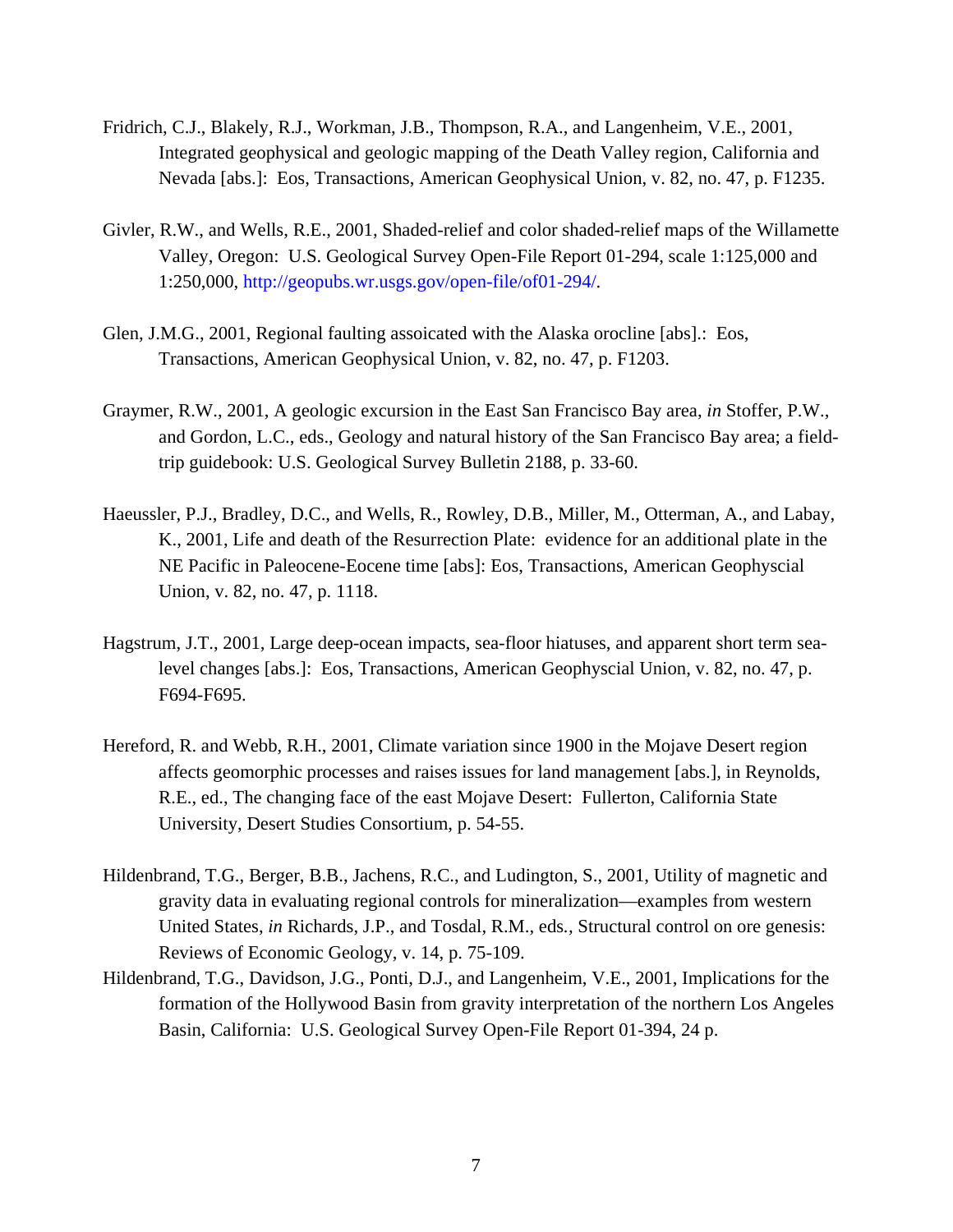- Hildenbrand, T.G., and Howard, K., 2001, US array science and crustal structures related to mineral deposit patterns in the Great Basin: EarthScope Workshop, making and breaking a continent: Snowbird, UT, Oct. 10-12, 2001, p. 39-41.
- Hildenbrand, T.G., Langenheim, V.E., and Jachens, R.C., 2001, Structures possibly related to the 1971 San Fernando and 1987 Whittier Narrows earthquakes based on the analysis of magentic and gravity data [abs.]: Geological Society of America Abstracts with Program, v. 33, no. 3, p. A63.
- Hildenbrand, T.G., Langenhiem, V.E., and Jachens, J.C., 2001, Utility of magnetic and gravity data in defining and characterizing blind thrusts in the Los Angeles, California, region [abs.]: Eos, Transactions, American Geophysical Union, v. 82, no. 47, p. F829.
- Hildenbrand, T.G., Ravat, D., and McBride, J.H., 2001, The Commerce geophysical lineament and its possible relation to Proterozoic igneous complexes and large earthquakes in the central Illinois Basin [abs.]: Geological Society of America Abstracts with Programs, v. 33, no. 4, p. 10.
- Hildenbrand, T.G., Stuart, W.D., and Talwani, P., 2001, Geologic structures related to New Madrid Earthquakes near Memphis, Tennessee, based on gravity and magnetic interprestations: Engineering Geology, v. 62, no. 1-3, p. 105-121.
- Howard, K.A., and Cox, B.F., 2001, Geologic strain partitioning in the eastern California Shear Zone: riding crustal waves in the Mojave Desert [abs.]: Geological Society of America Abstracts with Program, v. 33, no. 3, p. A73.
- Howard, K.A., Langenheim, V.E., Fuis, G.S., and Matti, J.C., 2001, Strain partitioning at a transpressional plate boundary: crustal and lithospheric underpinning of the southern California knot [abs]: EarthScope Workshop, making and breaking a continent: Snowbird, UT, Oct. 10-12, 2001, p. 225-229.
- Howell, D.G., Pike, R.J., Graymer, R.W., and Wieczorek, G.F., 2000, Landslides and cities—an unwanted partnership [abs.]: Eos, Transactions, American Geophyscial Union, v. 81, no. 19 (supplement), p. S13.
- Huber, N.K., 2001, Exotic boulders at Tioga Pass: Yosemite, v. 63, no. 2, p. 5-6.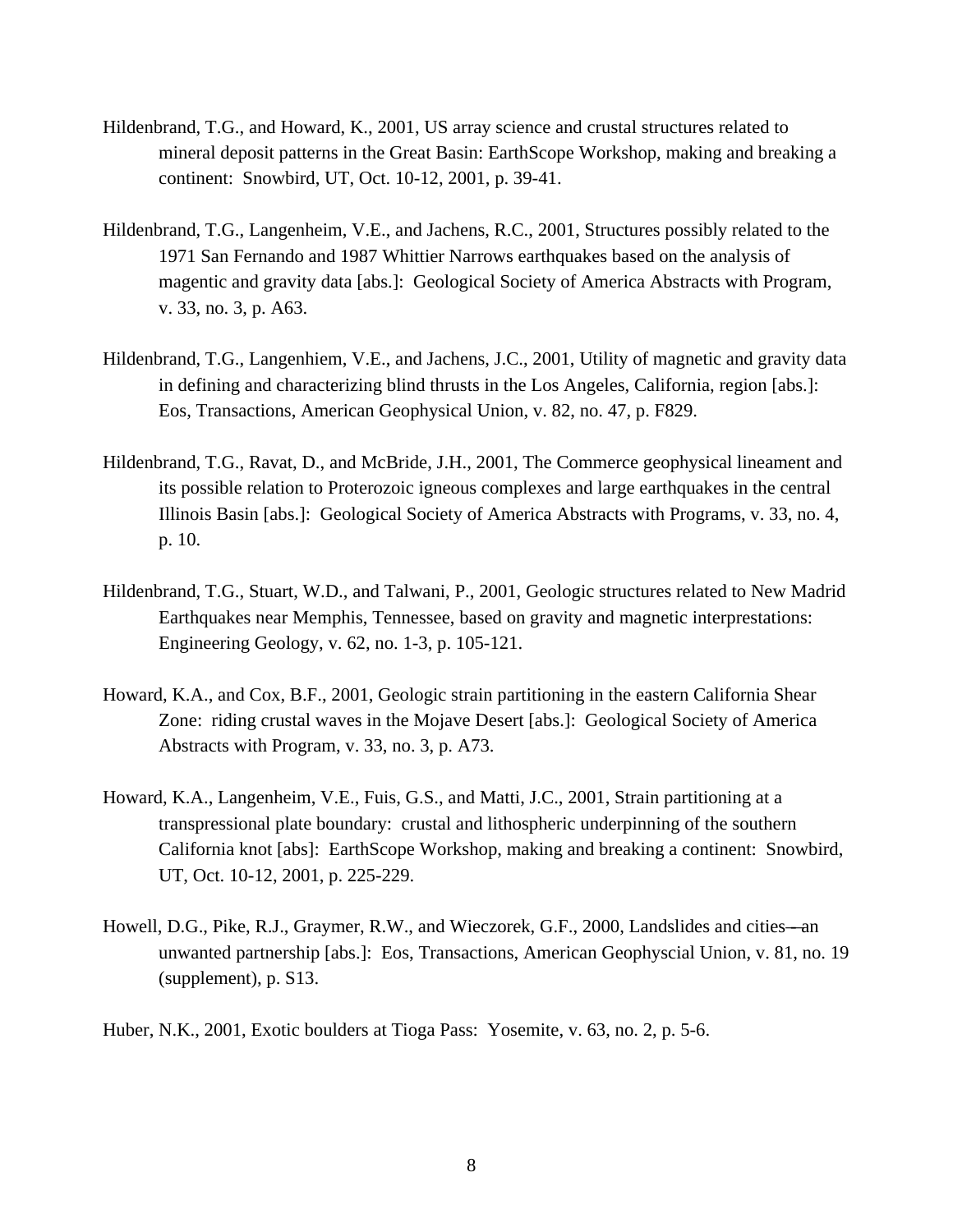- Isaacs, C. M., 2001, Depositional framework of the Monterey Formation, California, chapter 1 *of* Isaacs, C. M. and Rullkötter, Jürgen, eds., The Monterey Formation: from rocks to molecules: New York, NY, Columbia University Press, p. 1-30.
- Isaacs, C.M., 2001, Statistical evaluation of CMOG's interlaboratory data from the Cooperative Monterey Organic Geochemistry Study, chapter 26 *of* Isaacs, C.M., and Rullkötter, Jürgen, eds., The Monterey Formation—from rocks to molecules: New York, NY, Columbia University Press, p. 461-524.
- Isaacs, C. M. and Rullkötter, J., eds., 2001, The Monterey Formation—from rocks to molecules: New York, NY, Columbia University Press, 553 p.
- Isaacs, C.M., Pollastro, R.M., Barron, J.A., Ingle, J.C., Jr., Bukry, D., Dunbar, R.B., Keller, M.A., Tomson, J.H., and Lewan, M.D., 2001, Geologic and paleontologic features of rock samples in the Cooperative Monterey Organic Geochemistry Study, Naples Beach and Lions Head sections, California, chapter 21 *of* Isaacs, C.M., and Rullkötter, J., eds., The Monterey Formation—from rocks to molecules: New York, Columbia University Press, p. 373-392.
- Jachens, R.C., Wentworth, C.M., Gautier, D.L., and Pack, S., 2001, 3D geologic maps and visualization: A new approach to the geology of the Santa Clara (Silicon) Valley, California, *in* Soller, D.R., ed., Digital mapping techniques '01--workshop proceedings: U.S. Geological Survey Open-File Report 01-223, p. 13-23.
- Jachens, R.C., Wentworth, C.M., McLaughlin, R.J., Fitzgibbon, T.T., Phelps, G.A., Langenheim, V.E., and Graymer, R.W., 2001, 3-dimensional geologic map of the Santa Clara ("Silicon") Valley, California [abs.]: Geological Society of America Abstracts with Programs, v. 33, no. 3, p. A39.
- Jayko, A.S., Forester, R.M., Sharpe, S., and Smith, G.I., 2001, The last pluvial highstand in Panamint Valley, southeast California [abs.]: Eos, Transactions, American Geophysical Union, v. 82, no. 47, p. F788.
- Jayko, A.S., and Menges, C.M., 2001, A short note on developing digital methods for regional mapping of surficial basin deposits in arid regions using remote sensing and DEM data example from central Death Valley, California, *in* Machette, M.N., Johnson, M.L., and Slate, J.L., eds., Quaternary and late Pliocene geology of the Death Valley region: Recent Observations on tectonics, stratigraphy, and lake cycles (guidebook for the 2001 Pacific cell-Friends of the Pleistocene fieldtrip): U.S. Geological Survey Open-file Report 01-51, p. I167-I172.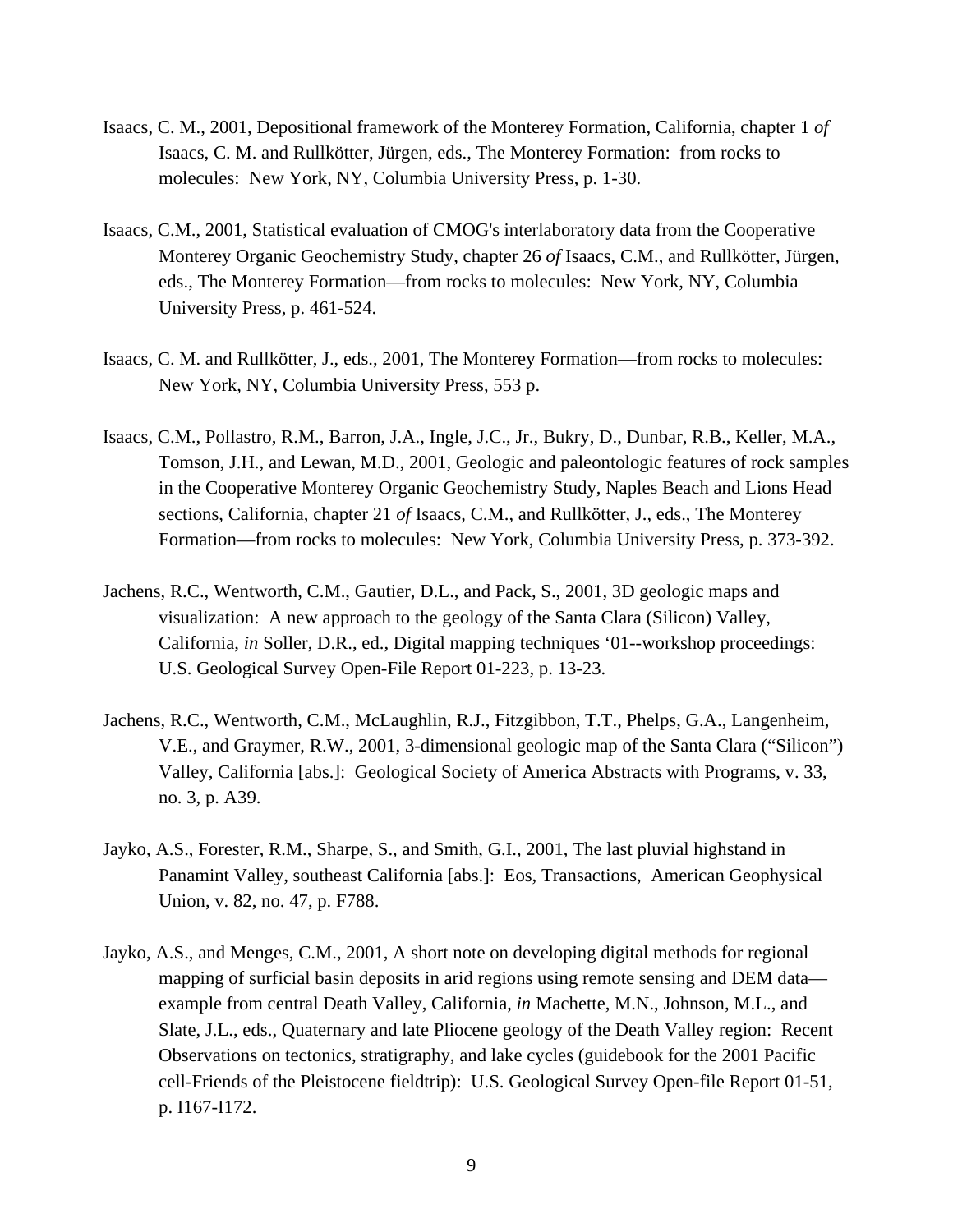- Jayko, A.S., and Wells, R.E., 2001, Reconnaissance geologic map of the Dixonville 7.5' quadrangle, Oregon: U.S. Geological Survey Open-File Report 01-226, 10 p., scale 1:24,000, [http://geopubs.wr.usgs.gov/open-file/of01-226](http://geopubs.wr.usgs.gov/open-file/of01-226/)/.
- Jennings, C.W. (compiler), Strand, R.G., and Rogers, T.H., digital representation by Saucedo, G.J., Bedford, D.R., Raines, G.L., Miller, R.J., and Wentworth, C.M., 1977 (2000), GIS data for the geologic map of California, version 2.0: California Division of Mines and Geology, CD-ROM 2000-007.
- Keller, M.A. and Macquaker, J.H.S., 2001, High resolution analysis of petroleum source potential and lithofacies of Lower Cretaceous mudstone core (pebble shale unit and ?GRZ of Hue Shale), Mikkelsen Bay State #1 well, North Slope Alaska, *in* Houseknecht, D.W., ed., NPRA Core Workshop; Petroleum Plays and Systems in the National Petroleum Reserve – Alaska: SEPM Core Workshop No. 21, p. 37-56.
- Keller, M. A., Macquaker, J.H.S., and Lillis, P.J., 2001, A high resolution study of petroleum source rock variation, Lower Cretaceous (Hauterivian and Barremian) of Mikkelsen Bay, North Slope, Alaska [abs.]: American Association of Petroleum Geologists annual meeting 2001: An energy odyssey, v. 10, p. A102-A103.
- Keller, M. A., Macquaker, J.H.S., and Lillis, P.J., 2001, A high resolution study of petroleum source rock variation, Lower Cretaceous (Hauterivian and Barremian) of Mikkelsen Bay, North Slope, Alaska: U.S. Geological Survey Open-File Report 01-480, 3 sheets, [http://geopubs.wr.usgs.gov/open-file/of01-480](http://geopubs.wr.usgs.gov/open-file/of01-480/)/.
- Kistler, R.W., and Champion, D.E., 2001, Rb-Sr whole-rock and mineral ages, K-Ar, <sup>40</sup>Ar/<sup>39</sup>Ar, and U-Pb mineral ages, and initial strontium, lead, neodymium, and oxygen isopotic compositions for granitic rocks from the Salinian composite terrane, California: U.S. Geological Survey Open-File Report 01-453, 84 p., http://geopubs[.wr.usgs.gov/open-file/](http://geopubs.wr.usgs.gov/open-file/of01-453/) [of01-](http://geopubs.wr.usgs.gov/open-file/of01-453/)453/.
- Kumar, N., K. J. Bird, P. H. Nelson, J. A. Grow, and K. R. Evans, 2001, A digital atlas of hydrocarbon accumulations within and adjacent to the National Petroleum Reserve-Alaska (NPRA) [abs.]: American Association of Petroleum Geologists annual meeting 2001: An energy odyssey, v. 10, p. A110.
- Langenheim, V.E., Bohannon, R.G., Glen, J.M., Jachens, R.C., Grow, J., Miller, J., Dixon, G.L., and Katzer, T.C., 2001, Basin configuration of the Virgin River Depression, Nevada, Utah, and Arizona: a geophysical view of deformation along the Colorado Plateau-Basin and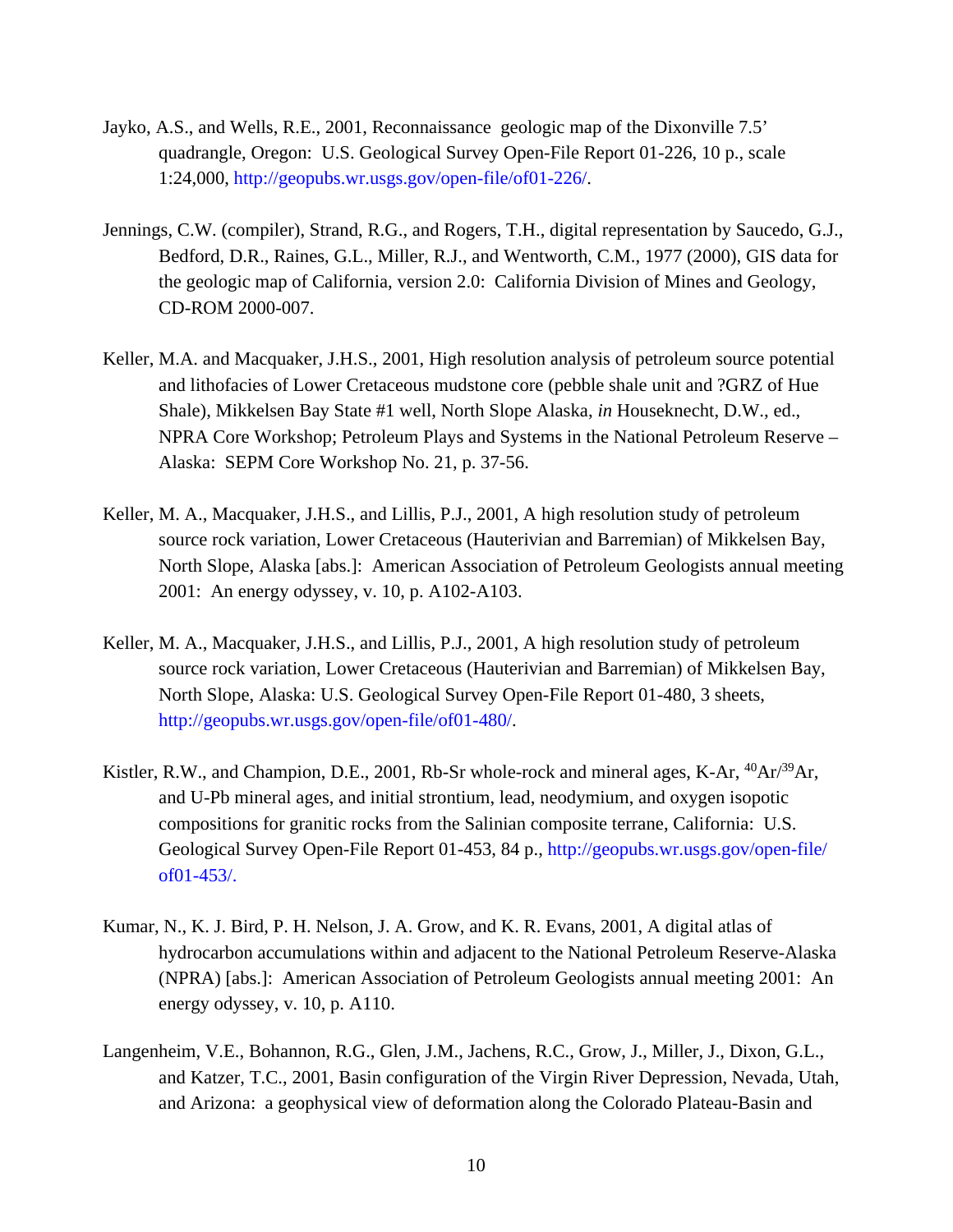Range transition zone, *in* The geologic transition, high plateaus to Great Basin—a symposium and field guide (the Mackin Volume): Utah Geological Association Publication, 30 (also Pacific Section AAPG Guidebook GB78), p. 205-225.

- Langenheim, V.E., Duval, J.S., Wirt, L., and Dewitt, E., 2001, High-resolution geophyscial data reveal geologic framework of the Verde River headwaters region, Arizona [abs.]: Verde watershed symposium on the State of the Watershed in 2001: Proceedings, May 17-29, 2001, Camp Verde, AZ, 2 unnumbered pages.
- Langenheim, V. E., Grow, J. A., Jachens, R. C., Dixon, G. L., and Miller, J., 2001, Geophysical constraints on the location and geometry of the Las Vegas Valley shear zone, Nevada: Tectonics, v. 20, no. 2, p. 189-209.
- Langenheim, V.E., Grow, J.A., Jachens, R.C., Dixon, G.L., Miller, J.J., Lundstrom, S.C., and Page, W.R., 2001, Basin configuration beneath Las Vegas Valley, Nevada: implications for seismic hazard evaluation: Proceedings, 36th annual symposium on engineering geology and geotechnical engineering, Luck, Jacobsen & Werle, eds., p. 755-764.
- Langenheim, V.E., and Hauksson, E., 2001, Comparison between crustal density and velocity variations in southern California: Geophyscial Research Letters, v. 28, no. 16, p. 3087- 3090.
- Langenheim, V.E., Hauksson, E., and Fris, G.S., 2001, Depth constraints on crustal density variations by comparing isostatic gravity and velocity models in the Los Angeles Regional Seismic Experiment (LARSE) region, southern California [abs.]: Eos, Transactions, American Geophyscial Union, v. 82, no. 4, p. F805.
- Langenheim, V.E., Hildenbrand, T.G., Jachens, R.C., and Griscom, A., 2001, Geophysical setting of the San Fernando Basin, southern California: American Association of Petroleum Geologists Pacific Section Guidebook GB77, p. 37-54.
- Langenheim, V.E., Jachens, R.C., Hauksson, E., and Roberts, C.W., 2001, The Emerson Lake Body—a dense, magnetic knot within the eastern California shear zone [abs.]: Geological Society of America Abstracts with Program, v. 33, no. 3, p. A80.
- Langenheim, V.E., Jachens, R.C., Hildenbrand, T.G., Fuis, G.S., and Griscome, A., 2001, Structure of the San Fernando basin area, California, based on analysis of gravity and magnetic data [abs.]: Geological Society of America Abstracts with Program, v. 33, no. 3, p. A56.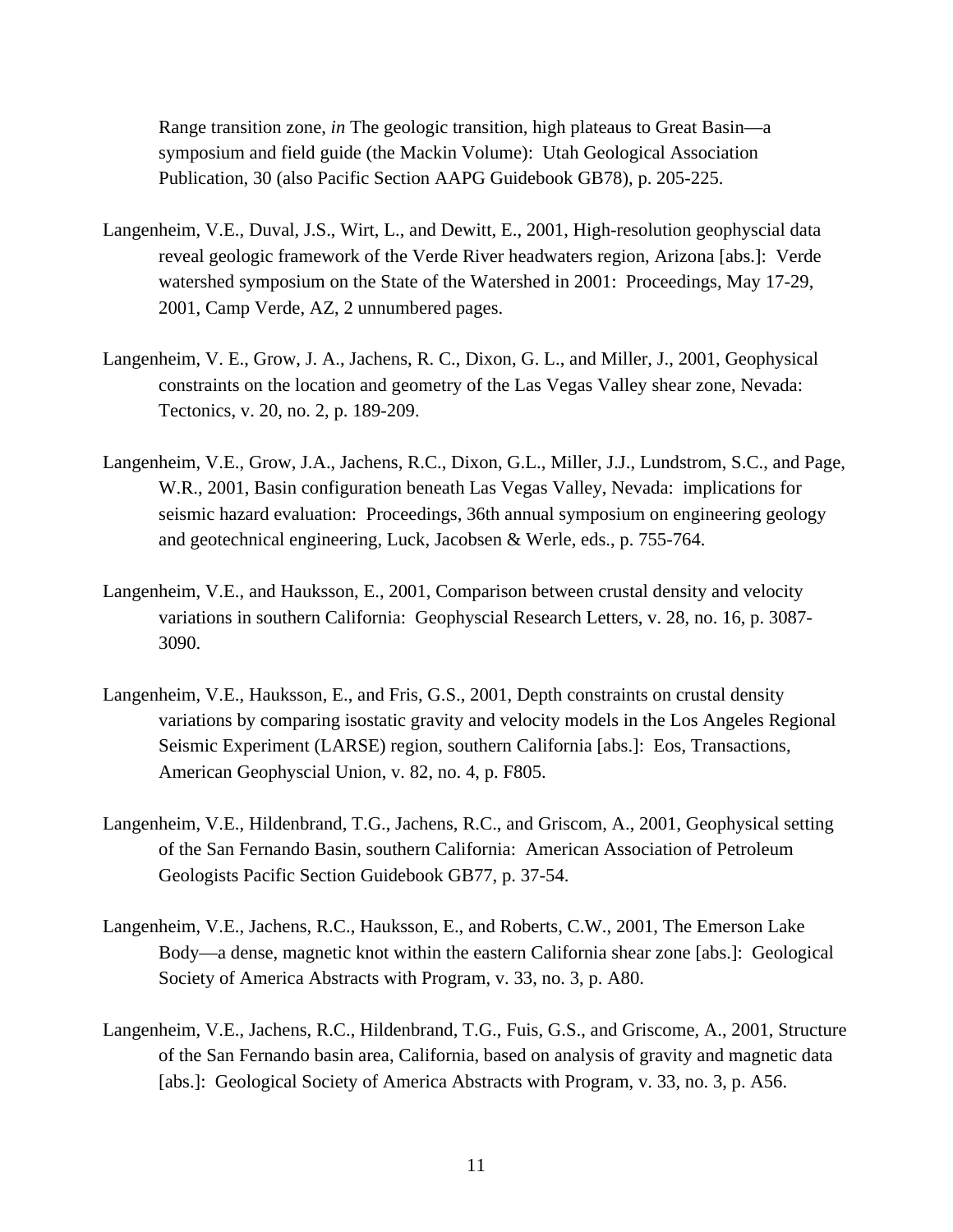- Langenheim, V.E., Miller, J.J., Page, W.R., and Grow, J.A., 2001, Thickness and geometry of Cenozoic deposits in California Wash area, Nevada, based on gravity and seismic-reflection data: U.S. Geological Survey Open-File Report 01-393, 25 p., http://geopubs[.wr.usgs.gov/open-file/of01-393/.](http://geopubs.wr.usgs.gov/open-file/of01-393/)
- Lillis, P.G., Magoon, L.B., Stanley, R.G., McLaughlin, R.J., and Warden, A., 1999, Characterization of northern California petroleum by stable carbon isotopes [*paper edition*]: U.S. Geological Survey Open-File Report 99-164, 19 p., http://geopubs[.wr.usgs.gov/open](http://geopubs.wr.usgs.gov/openfile/of01-164/)[file/of01-164](http://geopubs.wr.usgs.gov/openfile/of01-164/)/.
- McCulloh, T.H., and Beyer, L.A., 2001, East-trending Sespe-Vaqueros transition in the eastern Los Angeles Basin: structural implications [abs.]: Geological Society of America Abstracts with Programs, v. 33, no. 3, p. A36.
- McCulloh, T.H., Beyer, L.A., and Morin, R.W., 2001, Mountain Meadows Dacite: Oligocene intrusive complex that welds together the Los Angeles basin, northwestern Peninsular Ranges and central Transverse Ranges, California: U.S. Geological Survey Professional Paper 1649, 34 p.
- McLaughlin, R.J., Clark, J.C., Brabb, E.E., Helley, E.J., and Colon, C.J., 2001, Geologic maps and structure sections, southwestern Santa Clara Valley and southern Santa Cruz Mountains, Santa Clara and Santa Cruz Counties, California, U.S. Geological Survey Miscellaneous Field Studies Report MF–2373, scale 1:24,000, 13 p., http://geopubs.wr.usgs.gov/mapmf/mf2373/.
- Mclaughlin, R.J.,And Jachens, R.C., 2001, Origin and significance of opposite-verging Neogene thrusting within the northern California transform margin northeast of the San Andreas fault [abs.]: Eos, Transactions, American Geophysical Union, v. 82, no. 47, p. F934-F935.
- McKee, E.H., Phelps, G.A., and Mankinen, E.A., 2001, The Silent Canyon Caldera—a three dimensional model as part of a Pahute Mesa-Oasis Valley hydrogeologic model: U.S. Geological Survey Open-File Report 01-297, 23 p., [http://geopubs.wr.usgs.gov/open](http://geopubs.wr.usgs.gov/open-file/of01-297/)[file/of01-297](http://geopubs.wr.usgs.gov/open-file/of01-297/)/.
- Miller, D.M., Yount, J.C., and Mahan, S.A., 2001, Mid-Holocene debris-flow and late stand at Silurian Lake, Mojave Desert, CA [abs.]: Geological Society of America Abstracts with Program, v. 33, no. 3, p. A70.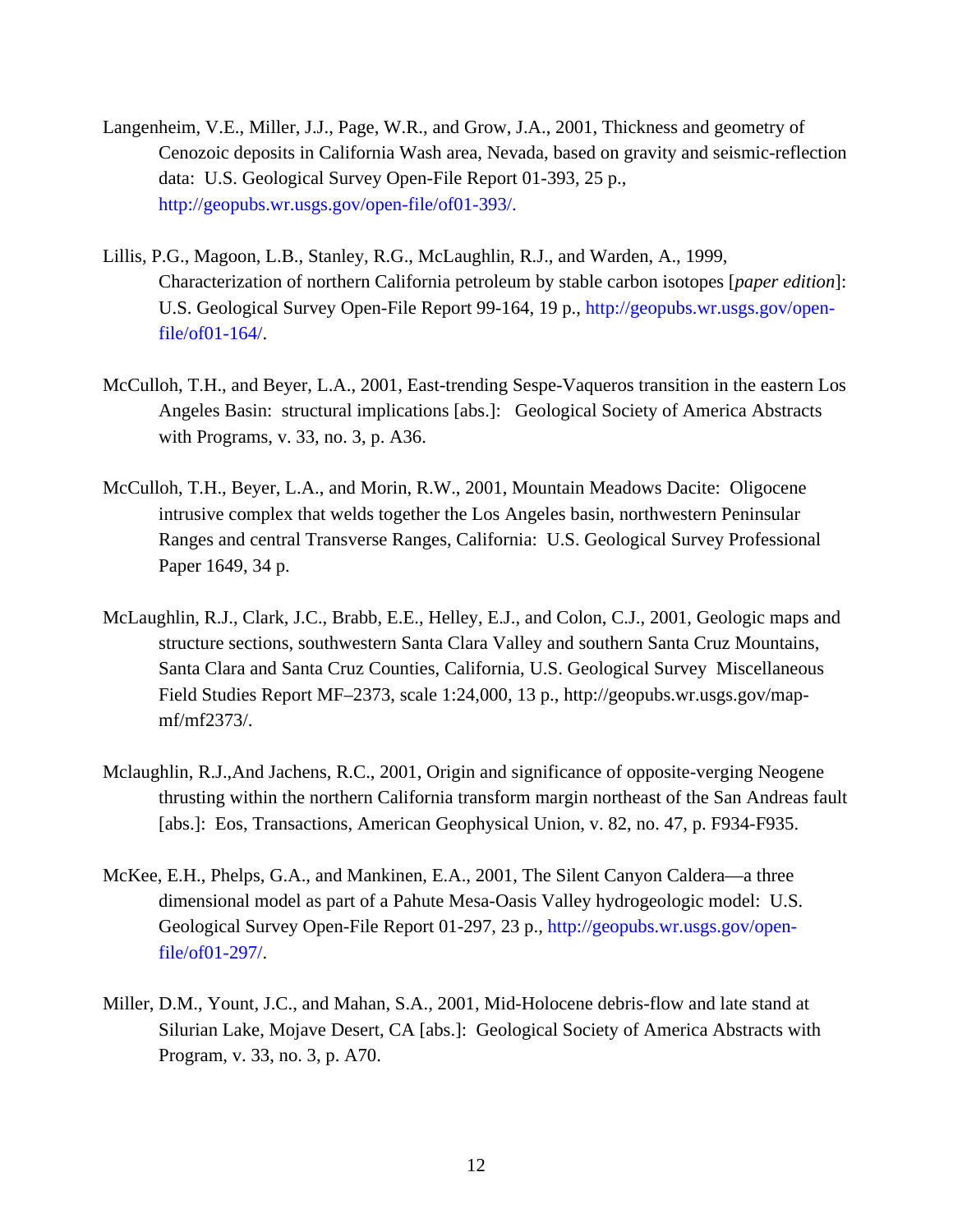- Miller, F.K., and Matti, J.C., 2001, Geologic map of Fifteenmile Valley 7.5' quadrangle, San Bernardino County, California: U.S. Geological Survey Open-File Report 91-132, 24 p., scale 1:24,000, [http://geopubs.wr.usgs.gov/open-file/of01-132](http://geopubs.wr.usgs.gov/open-file/of01-132/)/.
- Miller, F.K., and Matti, J.C., 2001, Geologic map of the San Bernardino north 7.5' quadrangle, San Bernardino County, California: U.S. Geological Survey Open-File Report 01-131, 22 p., scale 1:24,000, [http://geopubs.wr.usgs.gov/open-file/of01-131](http://geopubs.wr.usgs.gov/open-file/of01-131/)/.
- Montgomery, D.R., Schmidt, K.M., and Dietrich, W.E., 2001, Instrumental record of debris flow initiation during natural rainfall [abs.]: Eos, Transactions, American Geophysical Union, v. 82, no. 47, p. F410.
- Morton, D.M., 2001, Geologic map of the Steele Peak 7.5' quadrangle, Riverside County, California: U.S. Geological Survey Open-File Report 01-449, scale 1:24,000, [http://geopubs.wr.usgs.gov/open-file/of01-449](http://geopubs.wr.usgs.gov/open-file/of01-449/)/.
- Morton, D.M., and Cox, B.F., 2001, Geologic map of the Riverside east 7.5' quadrangle, Riverside County, California: U.S. Geological Survey Open-File Report 01-452, scale 1:24,000, http://[geopubs.wr.usgs.gov/open-file/of01-452](http://geopubs.wr.usgs.gov/open-file/of01-452/)/.
- Morton, D.M., and Cox, B.F., 2001, Geologic map of the Riverside west 7.5' quadrangle, Riverside County, California: U.S. Geological Survey Open-File Report 01-451, scale 1:24,000, [http://geopubs.wr.usgs.gov/open-file/of01-451](http://geopubs.wr.usgs.gov/open-file/of01-451/)/.
- Morton, D.M., and Hauser, R.M., 2001, A debris avalanche at Forest Falls, San Bernardino County, California, July 11, 1999: U.S. Geological Survey Open-File Report 01-146, 67 p., [http://geopubs.wr.usgs.gov/open-file/of01-146](http://geopubs.wr.usgs.gov/open-file/of01-146/)/.
- Morton, D.M., and Matti, J.C. , 2001, Digital geologic map of the Devore 7.5' quadrangle, San Bernardino County, California: U.S. Geological Survey Open-File Report 01-173, 26 p., scale 1:24,000, [http://geopubs.wr.usgs.gov/open-file/of01-173](http://geopubs.wr.usgs.gov/open-file/of01-173/)/.
- Morton, D.M., and Matti, J.C., 2001, Digital geologic map of the Lakeview 7.5' quadrangle, Riverside County, California: U.S. Geological Survey Open-File Report 01-174, 26 p., scale 1:24,000, [http://geopubs.wr.usgs.gov/open-file/of01-174](http://geopubs.wr.usgs.gov/open-file/of01-174/)/.
- Morton, D.M., and Matti, J.C., 2001, Geologic map of the Cucamonga Peak 7.5' quadrangle, San Bernardino County, California: U.S. Geological Survey Open-File Report 01-311, 22 p., scale 1:24,000, [http://geopubs.wr.usgs.gov/open-file/of01-311](http://geopubs.wr.usgs.gov/open-file/of01-311/)/.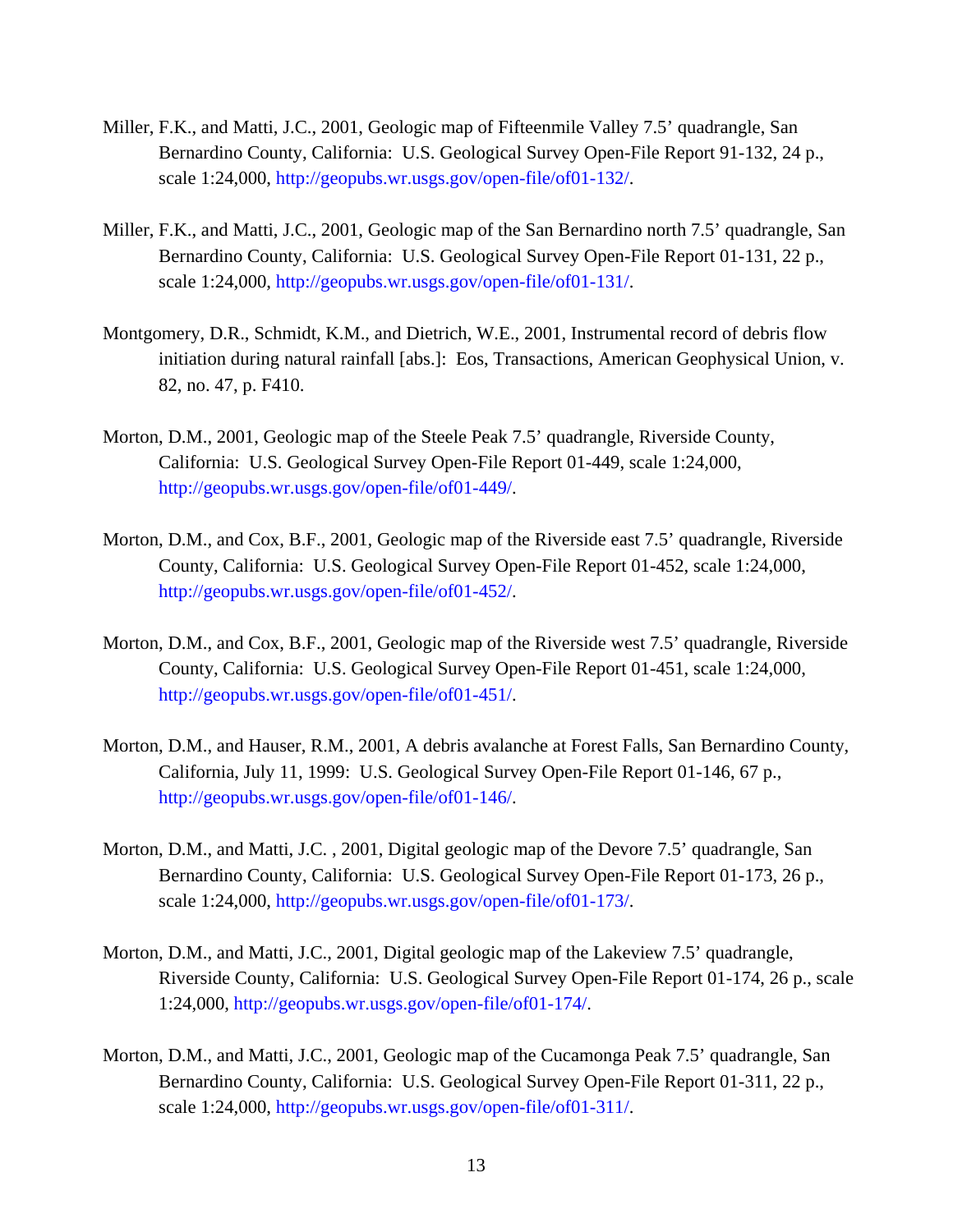- Morton, D.M., and Matti, J.C., 2001, Geologic map of the Sunnymeade 7.5' quadrangle, Riverside County, California: U.S. Geological Survey Open-File Report 01-450, scale 1:24,000, [http://geopubs.wr.usgs.gov/open-file/of01-450](http://geopubs.wr.usgs.gov/open-file/of01-450/)/.
- Morton, D.M., and Weber, F.H., Jr., 2001, Geologic map of the Lake Mathews 7.5' quadrangle, Riverside County, California: U.S. Geological Survey Open-File Report 01-479, scale 1:24,000, [http://geopubs.wr.usgs.gov/open-file/of01-479](http://geopubs.wr.usgs.gov/open-file/of01-479/)/.
- Morton, D.M., Woodburne, M.D., and Foster, J.H., 2001, Geologic map of the Telegraph Peak 7.5' quadrangle, San Bernardino County, California: U.S. Geological Survey Open-File Report 01-293, 21 p., scale 1:24,000, [http://geopubs.wr.usgs.gov/open-file/of01-293](http://geopubs.wr.usgs.gov/open-file/of01-293/)/.
- Oviatt, C.G., Miller, D.M., Zachary, C., and McGeehim, J.P., 2001, Refining the age of the lake transgression to the Gilbert shoreline in the Bonneville Basin [abs.]: Eos, Transactions, American Geophyscial Union, v. 82, no. 7, p. 755.
- Pike, R.J., 2001, Digital terrain modeling and industrial surface metrology—converging realms: The Professional Geographer, v. 53, no. 2, p. 263-274.
- Pike, R.J., 2001, Digital terrain modeling and industrial surface metrology converging crafts: International Journal of Machine Tools and Manufacture, v. 41, no. 13/14, p. 1881-1888.
- Pike, R.J., 2001, Geometric signatures experimental design, first results [abs.]: 5th International Conference on Geomorphology, Chuo University, Tokyo, Japan, August 2001; DEMs and Geomorphology, Geographic Information Systems Association (Japan) Special Publication, v. 1, p. 50-51; and Transactions, Japanese Geomorphological Union, v. 22, no. 4, p. C192.
- Pike, R.J., 2001, Scenes into numbers—facing the subjective in landform quantification, *in* Hoffman, R.R., and Markman, A.B., eds., Interpreting remote sensing imagery - human factors: Boca Raton, FL, Lewis Publishers, CRC Press, p. 83-114.
- Pike, R.J., 2001, "Topographic fragments" of geomorphometry, GIS, and DEM's [abs.]: 5th International Conference on Geomorphology, Chuo University, Tokyo, Japan, August 2001; DEMs and Geomorphology, Geographic Information Systems Association (Japan) Special Publication, v. 1, p. 50-51.
- Pike, R.J., Graymer, R.W., Roberts, Sebastian, Kalman, N.B., and Sobieszczyk, Steven, 2001, Map and map database of susceptibility to slope failure by sliding and earthflow in the Oakland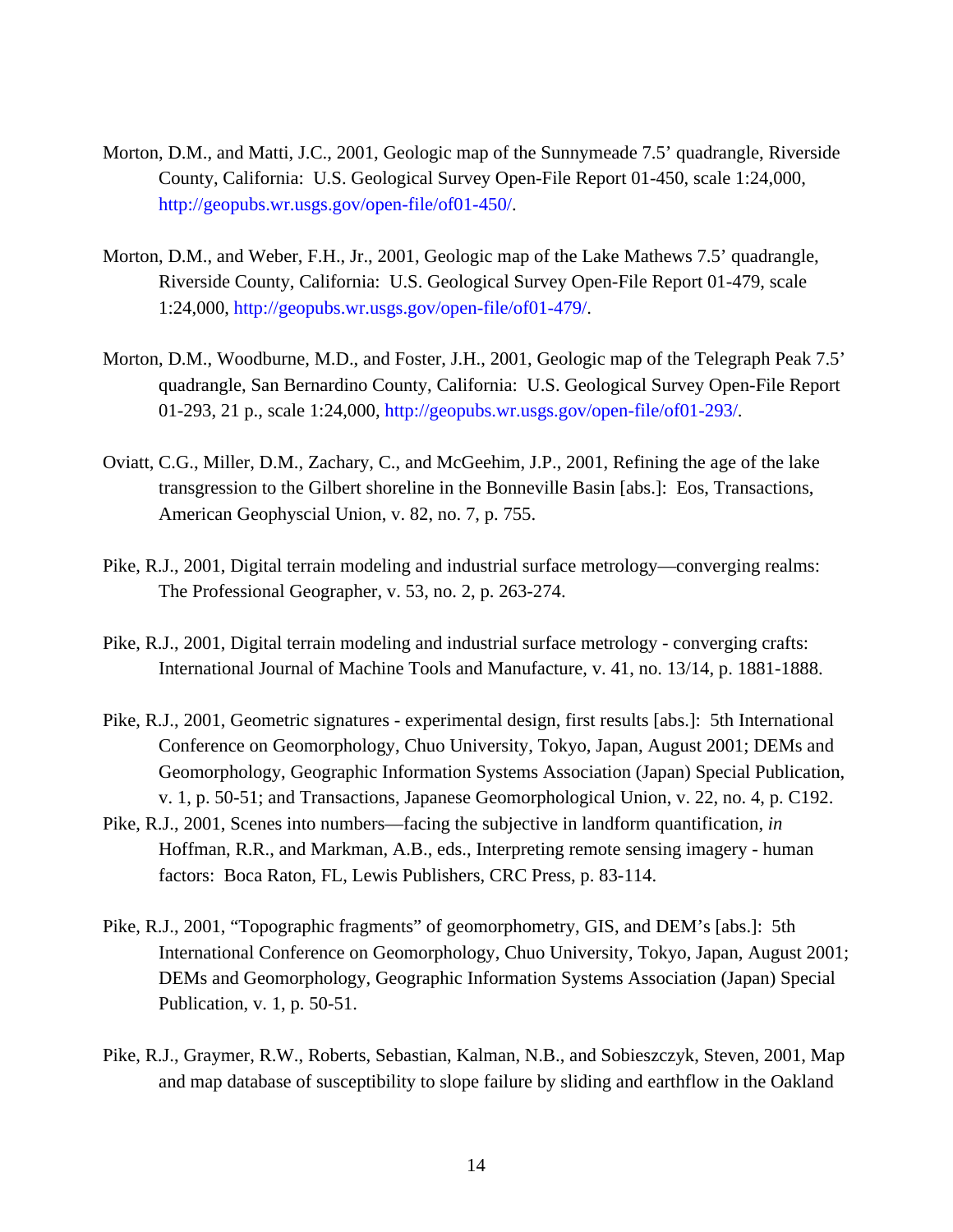area, California: U.S. Geological Survey, Miscellaneous Investigations Series Map MF-2385, 37 p.; [http://geopubs.wr.usgs.gov/map-mf/mf2385/.](http://geopubs.wr.usgs.gov/map-mf/mf2385/)

- Pike, R.J., Graymer, R.W., Roberts, S., and Kalman, N.B., 2001, A simple GIS model for mapping regional landslide susceptibility [abs.]: 5th International Conference on Geomorphology, Chuo University, Tokyo, Japan, August 2001; DEMs and Geomorphology, Geographic Information Systems Association (Japan) Special Publication, v. 1, p. 30-31; and Transactions, Japanese Geomorphological Union, v. 22, no. 4, p. C193.
- Piper, D.Z., and Isaacs, C.M., 2001, The Monterey Formtion: bottom-water redox conditions and photic-zone primary productivity, chapter 2 *of* Isaacs, C.M., and Rullkötter, J., eds., The Monterey Formation—from rocks to molecules: New York, Columbia University Press, p. 31-58.
- Ponce, D.A., 2001, Principal facts for gravity stations along the Hayward fault and vicinity, San Francisco Bay area, northern California: U.S. Geological Survey Open-file Report 01-124, 25 p., [http://geopubs.wr.usgs.gov/open-file/of01-124](http://geopubs.wr.usgs.gov/open-file/of01-124/)/.
- Ponce, D.A., Blakely, R.J., Morin, R.L., and Mankinen, E.A., 2001, Isostatic gravity map of the Death Valley groundwater model area, Nevada and California: U.S. Geological Survey Miscellaneous Field Studies Map MF-2381-C, scale 1:250,000.
- Ponce, D.A., and Blakely, R.J., 2001, Aeromagnetic map of the Death Valley groundwater model area, Nevada and California: U.S. Geological Survey Miscellaneous Field Studies Map MF-2381-D, scale 1:250,000.
- Powell, C.L., II, 2001, Paleontological notes on Tertiary rocks in the Spreckles 15' quadrangle, Monterey County, California. With description of an unusual faunule from the Monterey Formation and a new Lucinid bivalve from the Santa Margarita Formation: PaleoBios, v. 21, no. 2, p. 15-27.
- Powell, C.L., II, 2001, Geologic and molluscan evidence for a previously misunderstood late Pleistocene, cool water, open coast terrace deposit at Newport Bay, southern California: The Veliger, v. 44, no. 4, p. 340-347.
- Powell, C.L., II, and Allen, J.R., 2001, Invertebrate fossils from the Wilson Grove Formation (late Miocene - late Pliocene), Sonoma County, northern California [abs.]: Program and Abstracts, North American Paleontological Convention 2001, PaleoBios, v. 21, supplement to no. 2, p. 105.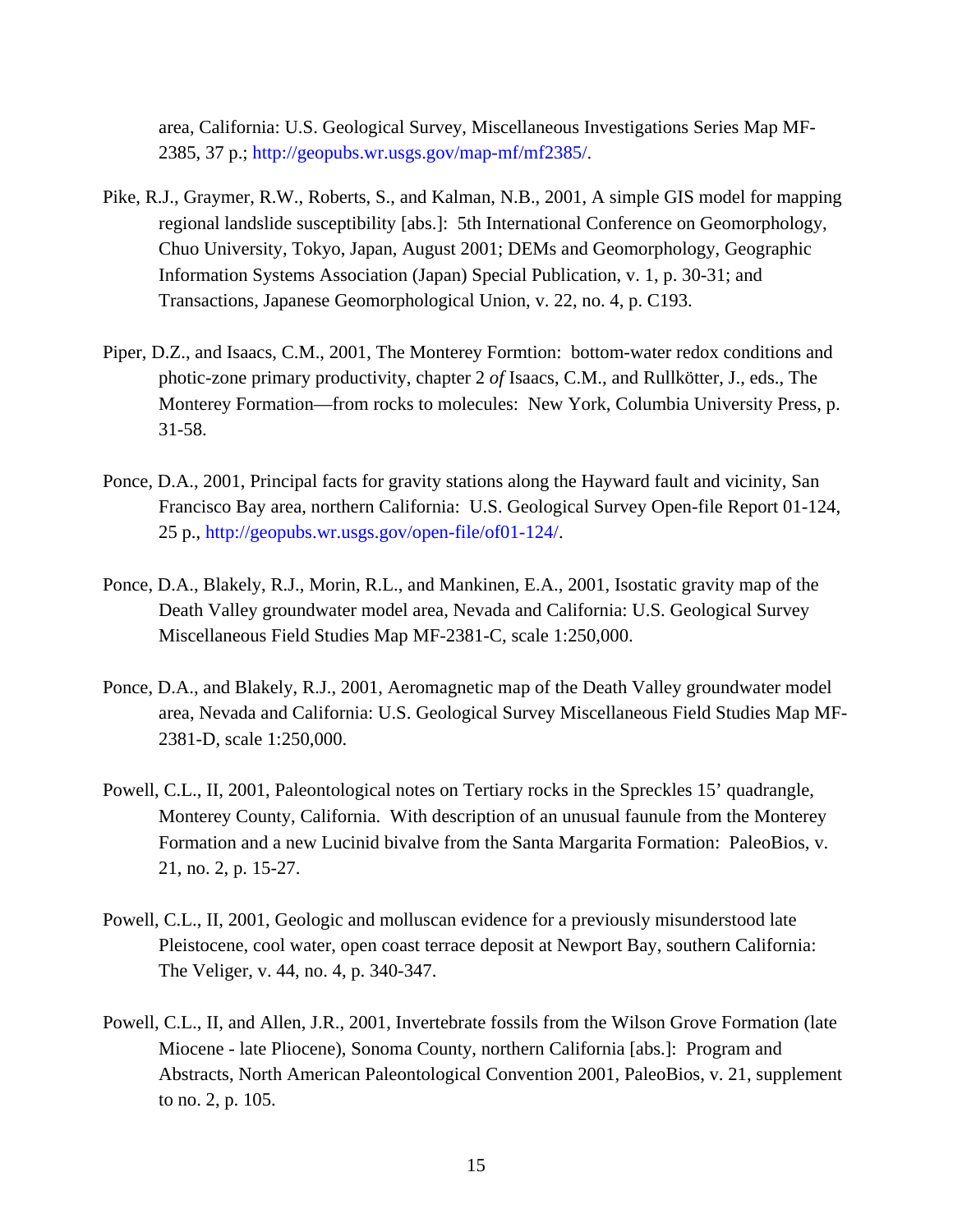- Powell, C.L., II, Clifton, E., Edwards, B., McDougall, K., Ponti, D.J., Tinsley, J., and Walker, J., 2001, Quaternary framework of the Los Angeles Basin: sedimentary environments of the Long Beach area [abs.]: Geological Society of America Abstracts with Program, v. 33, no. 3, p. A77.
- Powell, C.L., II, Lajoie, K., Ponti, D.J., and Appel, S., 2001, Deadman Island revisited: the Quaternary of the Los Angeles basin based on molluscan faunas [abs.]: Geological Society of America Abstracts with Program, v. 33, no. 3, p. A54.
- Powell, C.L., II, and Stone, P., 2001, Publications of the Western Earth Surface Processes Team, 2000: U.S. Geological Survey Open-File Report 01-198, 13 p., [http://geopubs.wr.usgs.gov/open-file/of01-198](http://geopubs.wr.usgs.gov/open-file/of01-198/)/.
- Powell, R.E., 2001, Geologic map and digital database of the Conejo Well 7.5 minute quadrangle, Riverside County, California, version 1.0: U.S. Geological Survey Open-File Report 01-31, 18 p., scale 1:24,000, [http://geopubs.wr.usgs.gov/open-file/of01-31](http://geopubs.wr.usgs.gov/open-file/of01-31/)/.
- Powell, R.E., Geologic map and digital database of the Porcupine Wash 7.5 minute quadrangle, Riverside County, California, version 1.0: U.S. Geological Survey Open-File Report 01-30, 18 p., scale 1:24,000, [http://geopubs.wr.usgs.gov/open-file/of01-30](http://geopubs.wr.usgs.gov/open-file/of01-30/)/.
- Powell, R.E., 2001, Crystalline bedrock geology, faulting, and crustal architecture in the Larse region of the Transverse Ranges, southern California [abs.]: Eos, Transactions, AGU 2001 Fall Meeting Supplement, p. F829.
- Powell, R.E., 2001, Crystalline bedrock geology and crustal tectonics in the western Transverse Ranges, southern California [abs.]: Geological Society of America Abstracts with Program, v. 33, no. 3, p. A56.
- Quinn, J.P., Ponti, D.J., Hillhouse, J.W., Powell, C.L., II, McDougall, K., Sarna-Wojcicki, A.M., Barron, J.A., and Fleck, R.J., 2001, Quaternary deformation rates constrain blind fault activity, northern Los Angeles Basin, California [abs]: Geological Society of America Abstracts with Program, v. 33, no. 3, p. A69.
- Quinn, J.P., Ponti, D.J., Hillhouse, J.W., Powell, C.L., II, McDougall, K., Sarna-Wojcicki, A.M., Barron, J.A., and Fleck, R.J., 2001, Quaternary stratigraphy of the La Brea Plain, northern shelf of the Los Angeles Basin [abs.]: Geological Society of American Abstracts with Program, v. 33, no. 3, p. A77.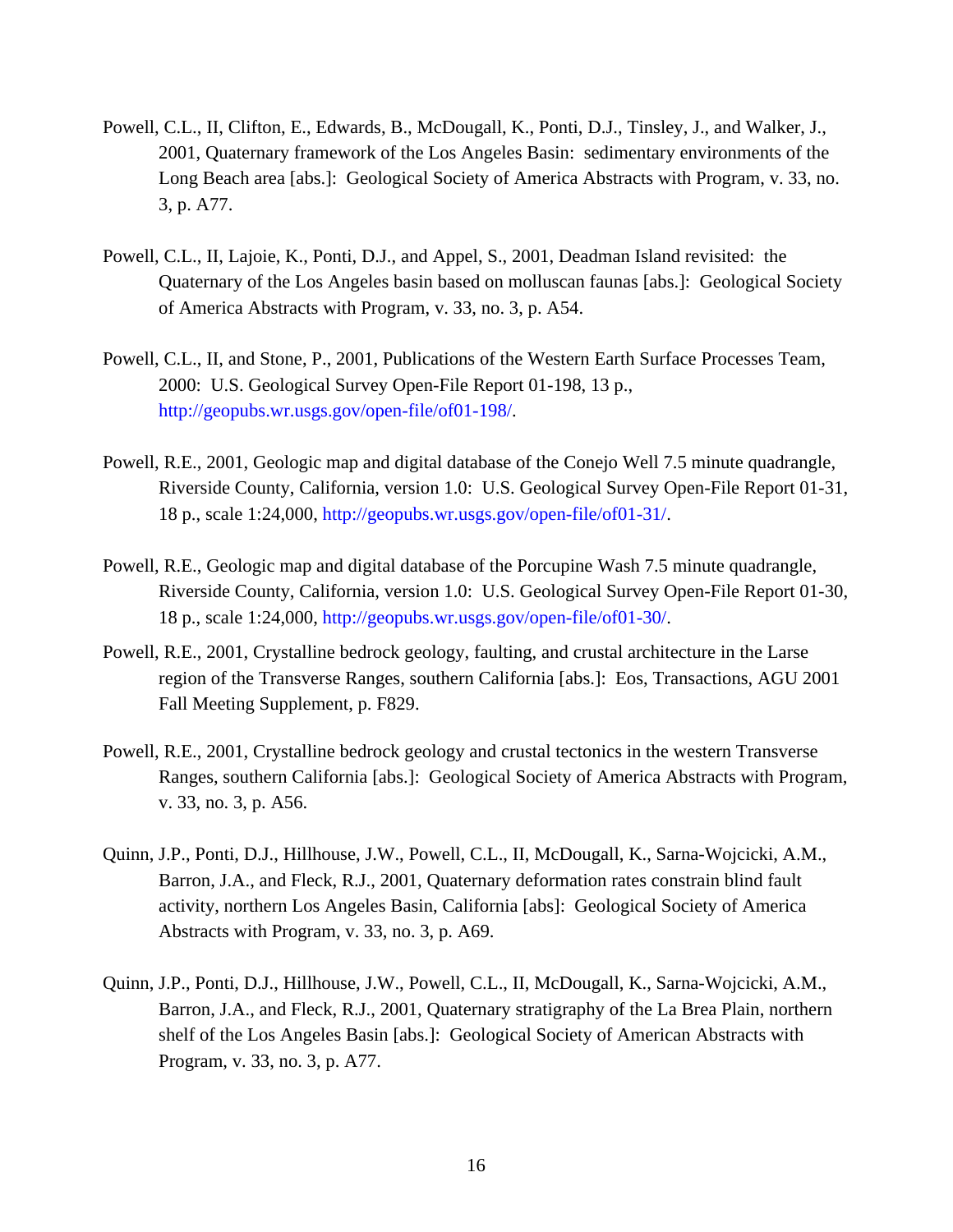- Ravat, D., Hildenbrand, T.G., and McBride, J.H., 2001, Insight on the Commerce geophysical lineament (CGL) and Proterozoic igneous complexes in the eastern granite rhyolite province [abs.]: Geological Society of America Abstracts with Program, v. 33, no. 6, p. A92.
- Rowen, E.L., Bird, K.J., Nelson, P.H., Hayba, D.G., 2001, Timing of source-rock maturation along two regional transects in the National Petroleum Reserve-Alaska (NPRA) [abs.]: American Association of Petroleum Geologists annual meeting 2001: An energy odyssey, v. 10, p. A174.
- Rullkötter, J., Isaacs, C.M., and the CMOGS Scientific Party, 2001, Compilation of geochemical data nad analytical methods: Cooperative Monterey Organic Geochemistry Study, chapter 25 *of* Isaacs, C.M., and Rullkötter, J., eds., The Monterey Formation—from rocks to molecules: New York, NY. Columbia University Press, p. 399-460.
- Ryan, H.F., Ross, S.L., and Graymer, R.W., 2001, Earthquakes, faults, and tectonics, *in* Karl, H.A., Chin, J.L., Ueber, Edward, Stauffer, P.H., and Hendley, J.W., II, Beyond the Golden Gate— Oceanography, geology, biology, and environmental issues in the Gulf of the Farallones: U.S. Geological Survey Circular 1198, p. 16-19
- Sarna-Wojcicki, A.M., Machette, M.N., Knott, J.R., Klinger, R.E., Fleck, R.J., Budahn, J.R., Tinsley, J.C., III, and Walker, J.P., 2001, Weaving a temporal and spatial framework for the late Neogene of Death Valley—correlation and dating of Pliocene and Quaternary units using tephrochronology, 40Ar/39Ar dating, and other dating methods, and interpretations of geologic history based on the chronology, *in* Machette, M.N., Johnson, M.L., and Slate, J.L., eds., Quaternary and late Pliocene geology of the Death Valley region: Recent Observations on tectonics, stratigraphy, and lake cycles (guidebook for the 2001 Pacific cell-Friends of the Pleistocene fieldtrip): U.S. Geological Survey Open-file Report 01-51, p. E121-E135.
- Schmidt, K. M., Roering, J. J., Stock, J. D., Dietrich, W. E., Montgomery, D. R., and Schaub, T., 2001, Root cohesion variability in susceptibility to shallow landsliding in the Oregon Coast Range: Canadian Geotechnical Journal, v. 38, no. 5, p. 995-1024.
- Schmidt, K.M., and Webb, R.H., 2001, Researchers consider U.S. southwest's response to warmer, drier climate [abs.]: Eos, Transactions, American Geophyscial Union, v. 82, no. 41, p. F475-F478.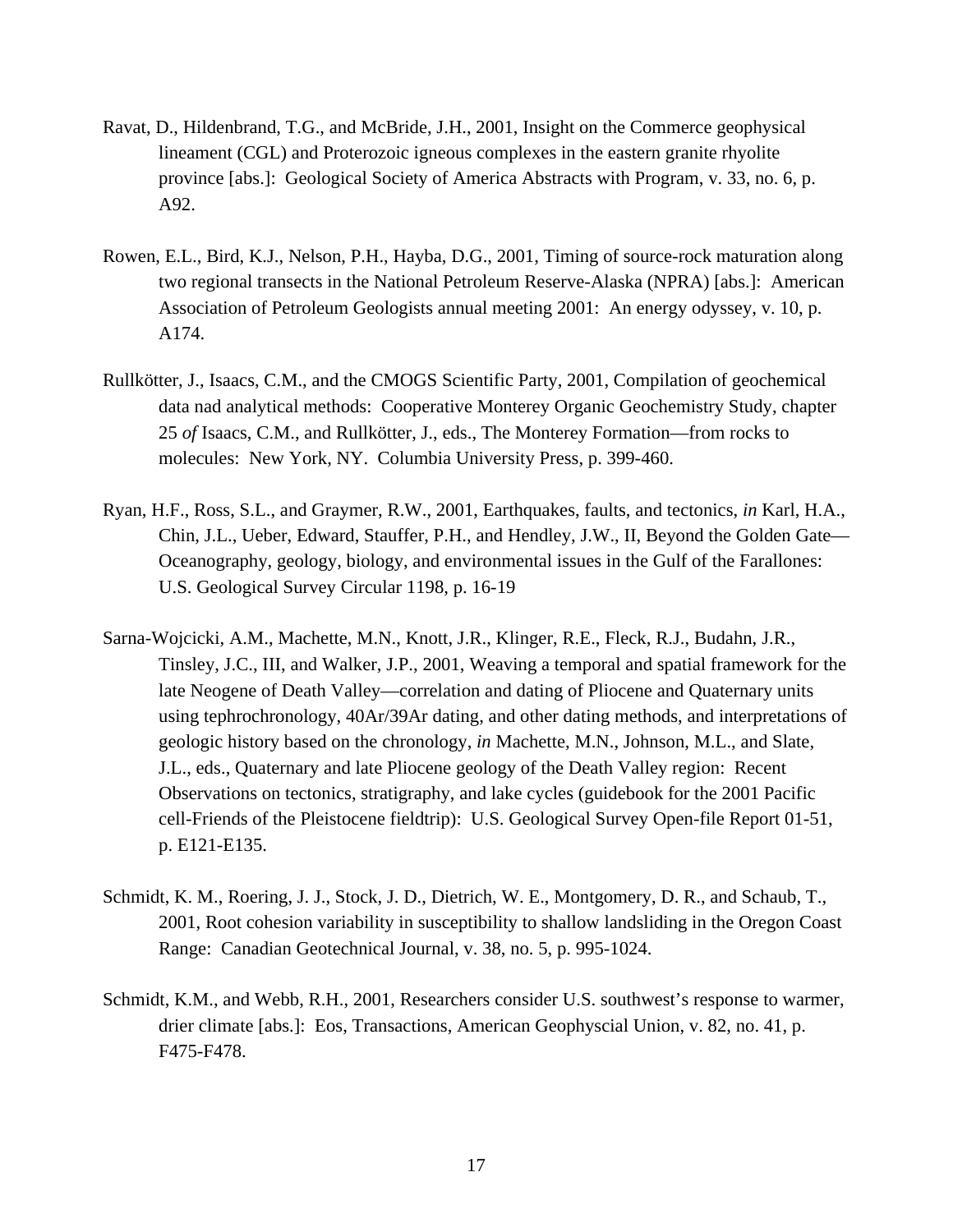- Sherrod, B.L., Haeussler, P.J., Wells, R., Troost, K., and Haugerud, R., 2001, Surface rupture in the Seattle fault zone near Bellevue, Washington [abs.]: Seismological Research Letters, v. 72, no. 2, p. 253.
- Stanley, R.G. , 2001, Geologic constraints on the upper limits of reserve growth: U.S. Geological Survey Open-File Report 01-265, 6 p., [http://geopubs.wr.usgs.gov/open-file/of01-265](http://geopubs.wr.usgs.gov/open-file/of01-265/)/.
- Stanley, R.G., and Lillis, P.G., 2001, Tectonic disruption of a Miocene petroleum system in coastal California [abs.]: Geological Society of America Abstracts with Program, v. 33, no. 3, p. A82.
- Stevens, C.H., Stone, Paul, Miller, R.B., Andersen, D.W., and Metz, Jenny, 2001, Emplacement of the Santa Rita Flat pluton as a pluton-scale saddle reef: Comment: Geology, v. 29, no. 12, p. 1157.
- Tennyson, M.E., and Isaacs, C.M., 2001, Geologic setting and petroleum geology of Santa Maria and Santa Barbara basins, coastal California, chapter 12 *of* Isaacs, C.M., and Rullkötter, J., eds., The Monterey Formation—from rocks to molecules: New York, Columbia University Press, p. 206-229.
- Vedder, J. G., and Stanley, R.G., 2001, Geologic map and digital database of the San Rafael Mtn. 7.5'-minute quadrangle, Santa Barbara County, California: U.S. Geological Survey Open-File Report 01-290, scale 1:24,000, 22 p., [http://geopubs.wr.usgs.gov/open-file/of01-290](http://geopubs.wr.usgs.gov/open-file/of01-290/)/.
- Wang, Kelin, Wells, R. E., Mazzotti, S., Dragert, H., Hyndman, R. D., and Sagiya, T., 2001, Effective transition zone and revised 3-D dislocation model of interseismic deformation for the Cascadia subduction zone [abs.]: Eos, Transactions, American Geophysical Union, v. 82, no. 47, p. F255.
- Wells, R.E., and Johnson, S.Y., 2001, Deformation of western Washington resulting from northward migration of the Cascadia forearc: [abs.]. Seismological Research Letters, v. 72, no. 2, p. 237.
- Wells, R.E., and Simpson, R.W., 2001, Northward migration of the Cascadia forearc in the northwestern U.S. and implications for subduction deformation: Earth, Planets, and Space, v. 53, no. 4, p. 275-283.